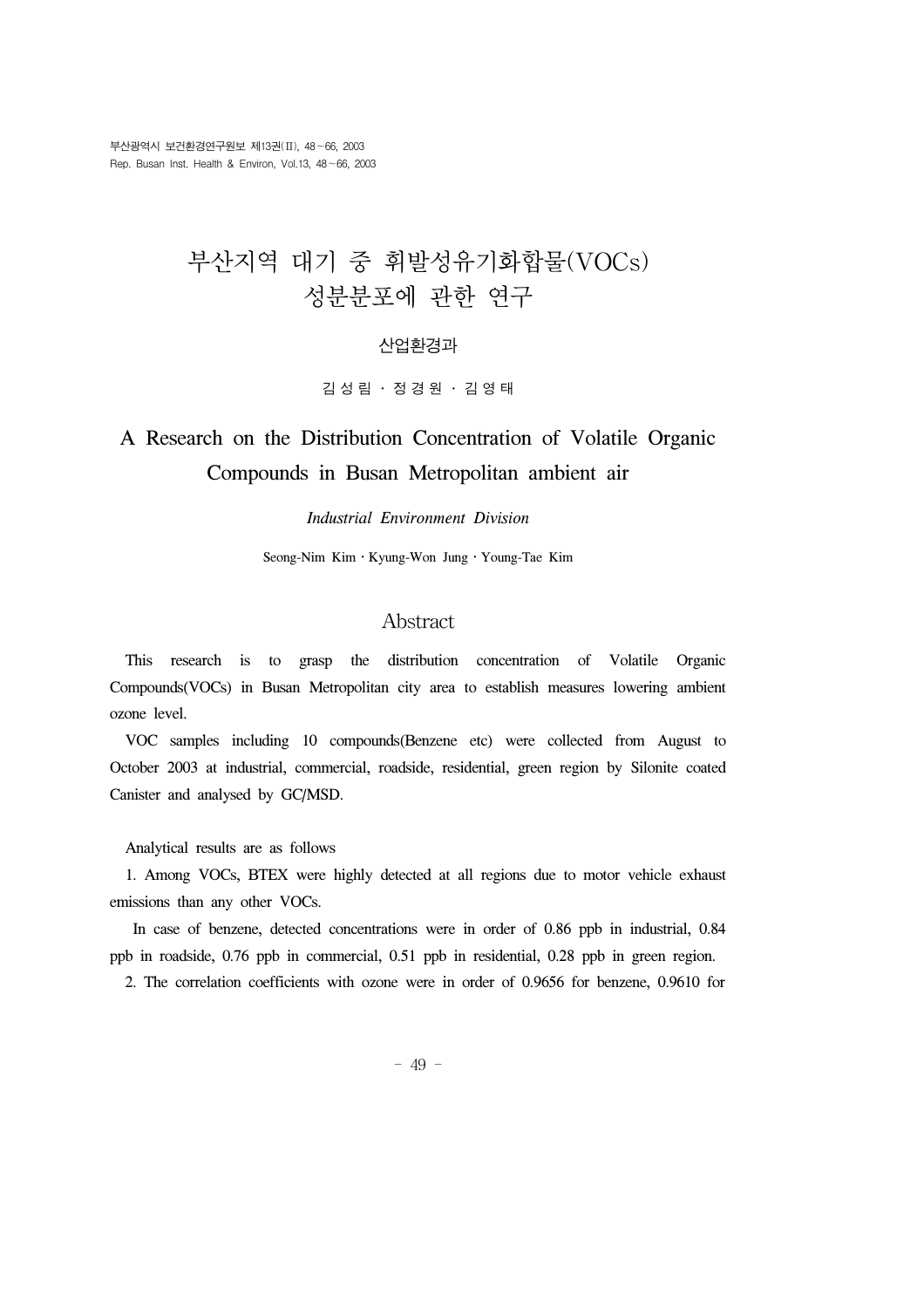styrene, 0.9291 for m,p-xylene, 0.8427 for ethyl benzene respectively.

 3. The correlation coefficients with nitrogen dioxide were in order of 0.9138 for styrene, 0.9010 for m,p-xylene, 0.8423 for ethyl benzene, 0.8290 for benzene respectively.

 4. Hexane and Pentane were identified to contribute less to the formation of nitrogen dioxide because of low correlation coefficient <0.5.

**Key word :** volatile organic compounds(VOCs), ozone, nitrogen dioxide

# Ⅰ. 서 론

 휘발성유기화합물(VOCs)은 증기압이 높 아 대기중으로 쉽게 증발되고, 대기중에서 질소산화물과 공존시 태양광의 작용을 받 아 광화학반응을 일으켜 오존 및 PAN, Aldehyde, Ketones 등 2차 오염물질인 광화 학 산화성 물질을 생성시켜 광화학스모그 를 유발하는 물질의 총칭으로 일반적으로 방향족탄화수소와 할로겐화탄화수소로 나 눌 수 있다.<sup>1)</sup>

 이들 물질은 그 자체로서 건강에 유해 하며, 특히 다고리방향족 탄화수소류는 대 기중에 미량으로 존재하더라도 발암가능 성이 있는 것으로 보고되고 $^{2}$  있고, 비공업 지역 빌딩에서 빌딩증후군(SBS, sick building syndrome)의 원인물질로도 알려져 있다. 3) 특히 올레핀계 탄화수소는 대기중 에서 오존 생성 등 2차적 피해를 유발하 며 식물의 피해와 각종 전자장비까지 재 산상의 피해를 입히고 있다. 4) 휘발성유기 화합물질은 그 종류와 발생원이 다양할 뿐만 아니라 대기중에 미량 존재하여 정 성․정량하기란 상당한 기술이 필요하다. 더욱이 생활환경의 변화로 자동차의 증 가와 난방용 연료의 변화로 대기중에 분 포하는 휘발성유기화합물질의 종류도 변 화하고 있다. 또한 1999년 12월 부산지역 이 대기환경규제지역으로 지정․고시됨으 로써 부산광역시도 이에 대한 대책을 수 립중에 있으며 각종 연료정책 및 대체에 너지의 현실화를 위한 천연가스와 석탄액 화 연료의 활용 및 알콜의 활용에 대해서 도 연구중에 있다. 5)

 따라서 본 연구에서는 대기중 질소산화 물과 반응하여 오존농도를 증가시키는 오 존생성 전구물질(Ozone Precursor)인 휘발성 유기화합물질 성분분포를 모니터링하여 부 산광역시 대기환경개선 실천계획(2002.10) 에 따른 휘발성유기화합물질 규제시 및 오 존농도 저감을 위한 계획 수립시 그 기초자 료로 활용하므로서 부산시민의 건강 및 대 기질의 개선효과에 기여코자 한다.

- 50 -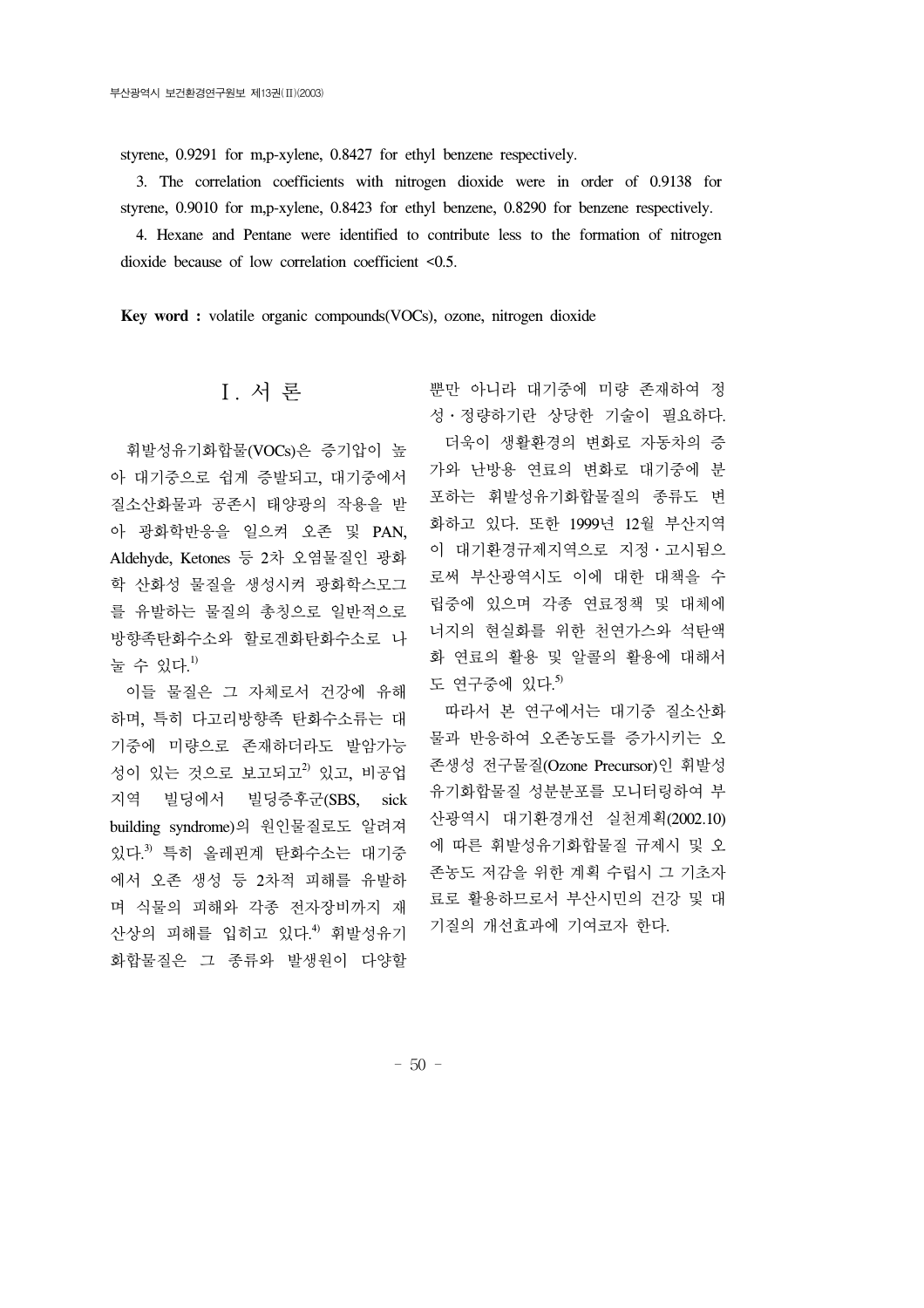## Ⅱ. 문헌고찰

# 2.1 부산지역 휘발성유기화합물 배출시 설 현황

 우리나라는 환경부에서 1997년 전남 여 수시 여천공단지역의 휘발성유기화합물질 측정을 계기로 1997년 7월 휘발성유기화 합물질을 지정 고시하고 2000년 6월 환경 부고시로 Acetaldehyde 등 37종 물질을 규 제대상 물질로 재고시하여 석유정제, 저 장, 출하, 주유소의 저장시설, 세탁시설로 부터 배출되는 휘발성유기화합물질을 관 리하고 있다. 6)

 우리 부산시도 대기환경규제지역으로 고 시 (99.12)됨에 따라 2002년 10월 부산광역 시 대기환경실천계획을 수립하여 오존, 이 산화질소농도를 2009년까지 환경기준의 80% 이하로 대기질 개선을 목표로 하고 있고, 석유정제, 저유소, 주유소 저장시설 등 휘발성유기화학물질 배출시설에서 배출 억제시설을 설치하도록 하고 있다. 7)

 부산광역시에 휘발성유기화합물질 배출 업소수는 총 3,040개소 중 신고대상 시설 수는 730개소로 이 중 주유소 및 자동차 정비가 약 83%를 차지하고 있다. Table 1 은 부산시의 휘발성유기화합물질 배출시 설 현황이다.

 Table 2에 나타난 바와 같이 휘발성유기 화합물질이 발생하는 발생원에 따라 각기 다른 구성비를 나타내고 있으나, 파라핀계 는 17,771ton/yr로 분류된 VOCs 중의 약 70%를 차지하고 있으며, 올레핀계 3,902 ton/yr, 톨루엔은 1,935ton/yr, 자일렌은 1,145 6ton/yr 등의 순서로 산정되었다.

 최근 부산광역시에서 발표한 "부산광역 시 대기환경개선 실천계획, 2002. 10"에 따 르면 파라핀계 탄화수소류가 70.7 %로 가 장 많이 배출되며, 올레핀 15.5 %, 톨루엔 7.7 %, 자일렌 4.6 % 순으로 배출되는 것 으로 조사되었다.

 Table 3에는 주로 VOCs와 액체연료의 증기압과 용도를 나타내었다.

#### 2.2 오존의 생성기작

 지표의 오존은 자동차, 사업장, 가정 등 에서 대기 중으로 배출된 질소산화물[NOx = NO+ NO2 : 연소과정에서 90∼95% 이 상이 NO로 배출됨)과 휘발성유기화합물 (휘발성유기화합물질 ⇔ Hydrocarbon류)이

| 계                   | 석유  | 저유조  |       | 세탁    | 유기용제  | 선박   | 자동차 | 기타 | 폐기물          | 자동차 |
|---------------------|-----|------|-------|-------|-------|------|-----|----|--------------|-----|
|                     | 정제  |      | 주유소   | 시설    | • 페인트 | 제조   | 제조  | 제조 | 보관처리         | 정비  |
| 3,040               |     | 14   | 443   | 2,290 |       | 20   |     | 92 |              | 168 |
| (730 $\overline{a}$ | (2) | (14) | (436) | (12)  | (5)   | (20) | (2) | 71 | $\mathbf{I}$ | 167 |

Table 1. Status of VOCs discharge facilities<sup>8)</sup>

\* 신고대상 시설의 수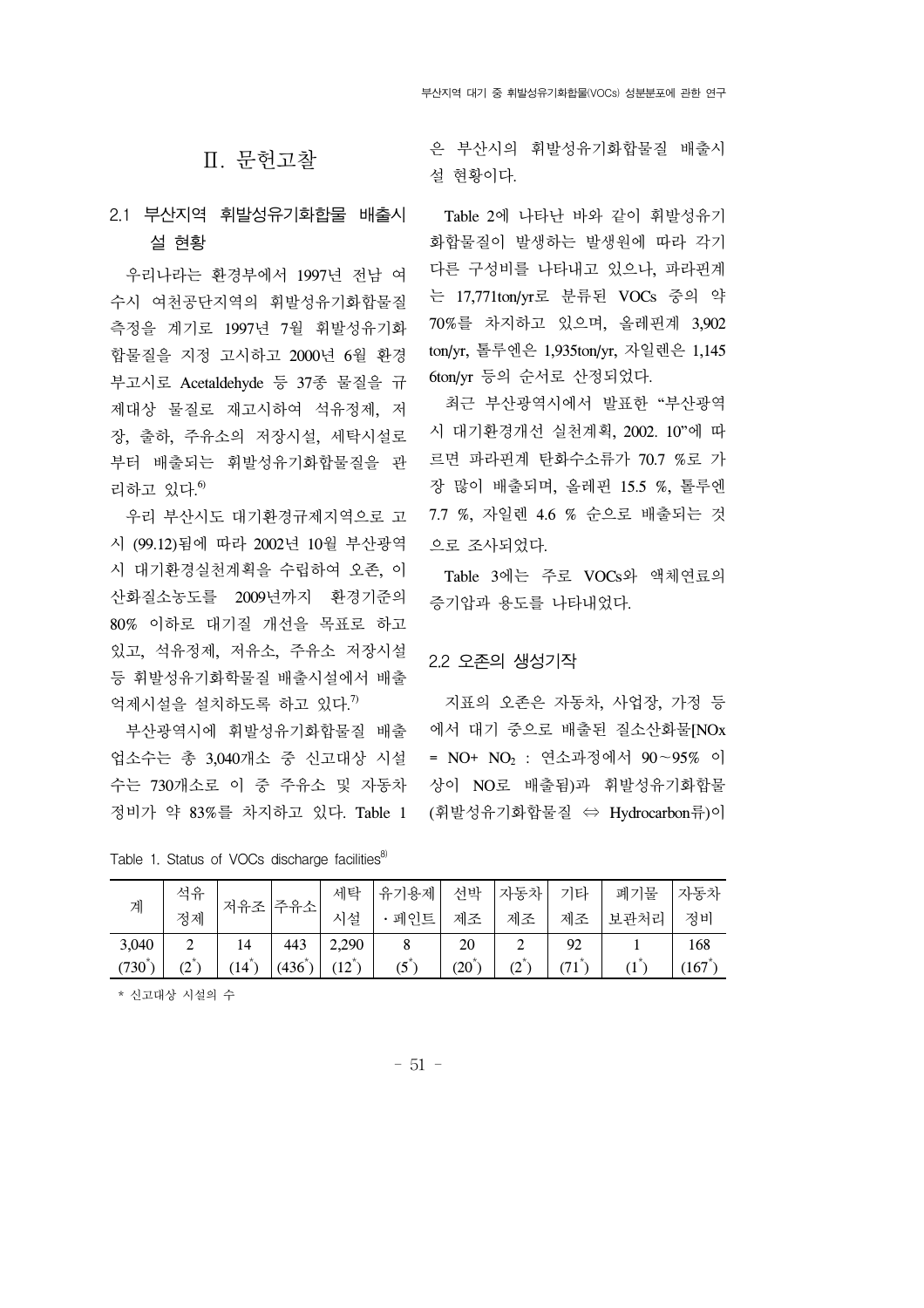| Table 2. VOCs generation from each facilities in Busan <sup>8)</sup> |
|----------------------------------------------------------------------|
|                                                                      |

(unit : ton/yr)

| 구           | 분      | Toluene  | Xylene | Formaldehyde | Ethene   | Olefins  | Paraffins |
|-------------|--------|----------|--------|--------------|----------|----------|-----------|
|             | 소계     | 2.31     | 0.00   | 28.88        | 0.00     | 0.00     | 54.67     |
| 점배출원        | 1종     | 1.66     | 0.00   | 20.72        | 0.00     | 0.00     | 39.23     |
|             | 2종     | 0.47     | 0.00   | 5.83         | 0.00     | 0.00     | 11.03     |
|             | 3종     | 0.19     | 0.00   | 2.33         | $0.00\,$ | 0.00     | 4.41      |
|             | 소계     | 30.95    | 2.65   | 0.40         | 2.71     | 0.00     | 71.52     |
| 면배출원        | 4종     | $0.00\,$ | 0.00   | 0.26         | $0.00\,$ | 0.00     | 2.19      |
|             | 5종     | 0.00     | 0.00   | 0.15         | $0.00\,$ | 0.00     | 1.25      |
|             | 취사,난방  | 30.95    | 2.65   | $0.00\,$     | 2.71     | 0.00     | 68.09     |
|             | 상업난방   | 3.01     | 0.00   | 11.69        | $0.00\,$ | 0.00     | 14.70     |
|             | 소계     | 763.88   | 469.90 | 88.25        | 107.52   | 1,279.74 | 3,599.90  |
|             | 승용     | 355.50   | 287.76 | 88.25        | 107.52   | 1,152.90 | 2,437.55  |
|             | 택시     | 122.44   | 71.48  | $0.00\,$     | $0.00\,$ | 87.97    | 170.53    |
| 자동차         | 버스     | 36.21    | 21.57  | $0.00\,$     | $0.00\,$ | 29.12    | 48.74     |
| 배출원         | 승합     | 31.32    | 15.36  | 0.00         | 0.00     | 9.76     | 43.85     |
|             | 화물     | 172.04   | 55.34  | $0.00\,$     | 0.00     | 0.00     | 783.93    |
|             | 특수     | 46.37    | 18.39  | 0.00         | 0.00     | 0.00     | 115.30    |
|             | 이륜차    | 80.83    | 75.13  | $0.00\,$     | 0.00     | 440.13   | 1,600.24  |
|             | 소계     | 236.04   | 76.59  | 57.53        | 2.67     | 210.92   | 1,105.34  |
|             | 철도     | 0.26     | 0.00   | 11.95        | 0.00     | 106.43   | 19.51     |
|             | 항공     | 1.58     | 0.58   | 45.58        | 2.67     | 104.49   | 13.66     |
| 비도로         | 선박(대형) | 2.12     | 1.36   | $0.00\,$     | $0.00\,$ | 0.00     | 14.66     |
|             | 선박(소형) | 4.27     | 1.37   | $0.00\,$     | $0.00\,$ | 0.00     | 19.47     |
|             | 농기계    | 0.38     | 0.12   | 0.00         | $0.00\,$ | 0.00     | 1.74      |
|             | 건설장비   | 227.43   | 73.16  | $0.00\,$     | $0.00\,$ | 0.00     | 1,036.30  |
|             | 소계     | 901.40   | 595.90 | 82.66        | $0.00\,$ | 2,411.70 | 12,939.83 |
|             | 세탁     | 41.34    | 16.54  | $0.00\,$     | 0.00     | 27.76    | 338.39    |
|             | 인쇄     | 62.62    | 8.03   | 41.75        | $0.00\,$ | 701.64   | 232.81    |
|             | 소비     | 0.00     | 0.00   | 26.72        | $0.00\,$ | 497.06   | 240.52    |
|             | 주유소    | 280.33   | 147.25 | $0.00\,$     | 0.00     | 43.74    | 192.23    |
|             | (주입시)  |          |        |              |          |          |           |
| <b>VOCs</b> | 주유소    | 284.39   | 149.38 | $0.00\,$     | $0.00\,$ |          | 195.01    |
|             | (상차시)  |          |        |              |          | 44.38    |           |
|             | 주유소    | 24.38    | 12.80  | 0.00         | 0.00     | 3.80     | 16.72     |
|             | (휘발분)  |          |        |              |          |          |           |
|             | 도료     | 3.25     | 239.40 | 0.00         | $0.00\,$ | 0.00     | 10,913.80 |
|             | 세척제    | 85.01    | 21.23  | 14.19        | $0.00\,$ | 191.36   | 42.56     |
|             | 매립장    | 120.09   | 1.28   | $0.00\,$     | $0.00\,$ | 901.95   | 767.81    |
|             | 총계     | 1,935    | 1,145  | 258          | 113      | 3,902    | 17,771    |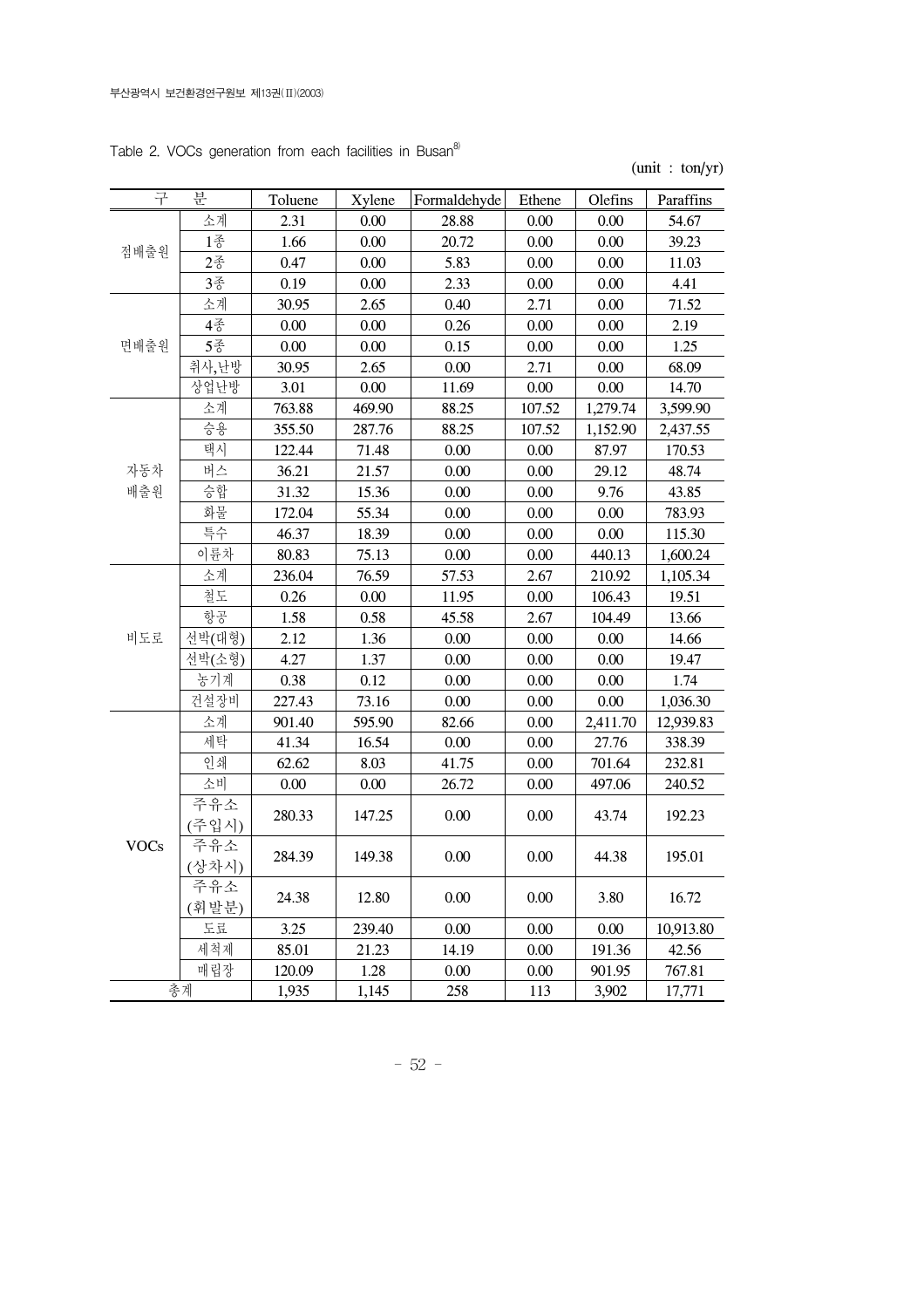| 물<br>질<br>명                 | 레이드증기압(psia) | 주용도(사용처)                       |
|-----------------------------|--------------|--------------------------------|
| Acetaldehyde                | 14.7         | 각종 화공약품제조시 및 향료                |
| Acetylene                   | 14.7         | 용매                             |
| Acrolein                    | 9.0          | 모터보트 연료등, 각종 시약합성제, 제조제등       |
| Acrylonitrile               | 4.3          | 합성유지, 합성고무                     |
| <b>Benzene</b>              | 4.0          | 용매로 사용, 니스 · 라커제등              |
| 1,3-Butadiene               | 14.7         | 플라스틱 수지                        |
| Carbon Tetrachloride        | 3.8          | 요오드, 지방, 수지등 용매, 드라이크리링        |
| <b>Butane</b>               | 14.7         | 천연석유속에 존재                      |
| 1-Butene, 2-Butene          | 14.7         | 합성수지 원료                        |
| Cyclohexane                 | 3.3          | 락카 및 수지의 용매                    |
| Chloroform                  | 6.6          | 대기중 포스겐 생성, 각종 용매              |
| Methylene Chloride          | 4.2          | 세탁물질 용매, 합성화학 연료               |
| Ethanol(only industrial)    | 2.3          | 용매로 사용                         |
| Ethylene                    | 14.7         | 각종 합성화학공업원료, 마취제               |
| Dichloroethylene            | 10.0         | 유기물질 용제                        |
| Formaldehyde                | 14.7         | 방부제, 소독제, 수지제조                 |
| Diethylamine                | 7.5          | 부식방지제                          |
| n-Hexane                    | 4.8          | 수은 대신 온도계 액주                   |
| Methanol                    | 4.6          | 산업용 용매                         |
| Methyl Ethyl Ketone         | 3.3          | 도료 · 안료의 원료                    |
| Propylene                   | 14.7         | 플라스틱 제조시 중합제로 사용               |
| i-propanenol                | 1.7          | 각종 화공약품 제조시 및 향료               |
| Propylene Oxide             | 14.7         | 용 매                            |
| Dimethylamine               | 14.7         | 산화가스 흡수제(H <sub>2</sub> S 흡착제) |
| 1,1,1-Trichloroethane       | 4.1          | 암모니아와 같은 냄새를 가진 수용성 기체         |
| Trichloroethylene           | 2.6          | 드라이크리닝 원료                      |
| 1,2-Dichloroethane          | 2.8          | 고무, 유지, 도장의 용매                 |
| Methyl Tertiary Butyl Ether | 7.9          | 산소함량 증대 · 가솔린 첨가제              |
| Gasoline                    | 9.2          | 자동차 연료                         |
| Naphtha                     | 15.6         | 석유화학 기초원료                      |
| Crude oil                   | 16.4         | 연료 원료                          |

Table 3. Usage by VOCs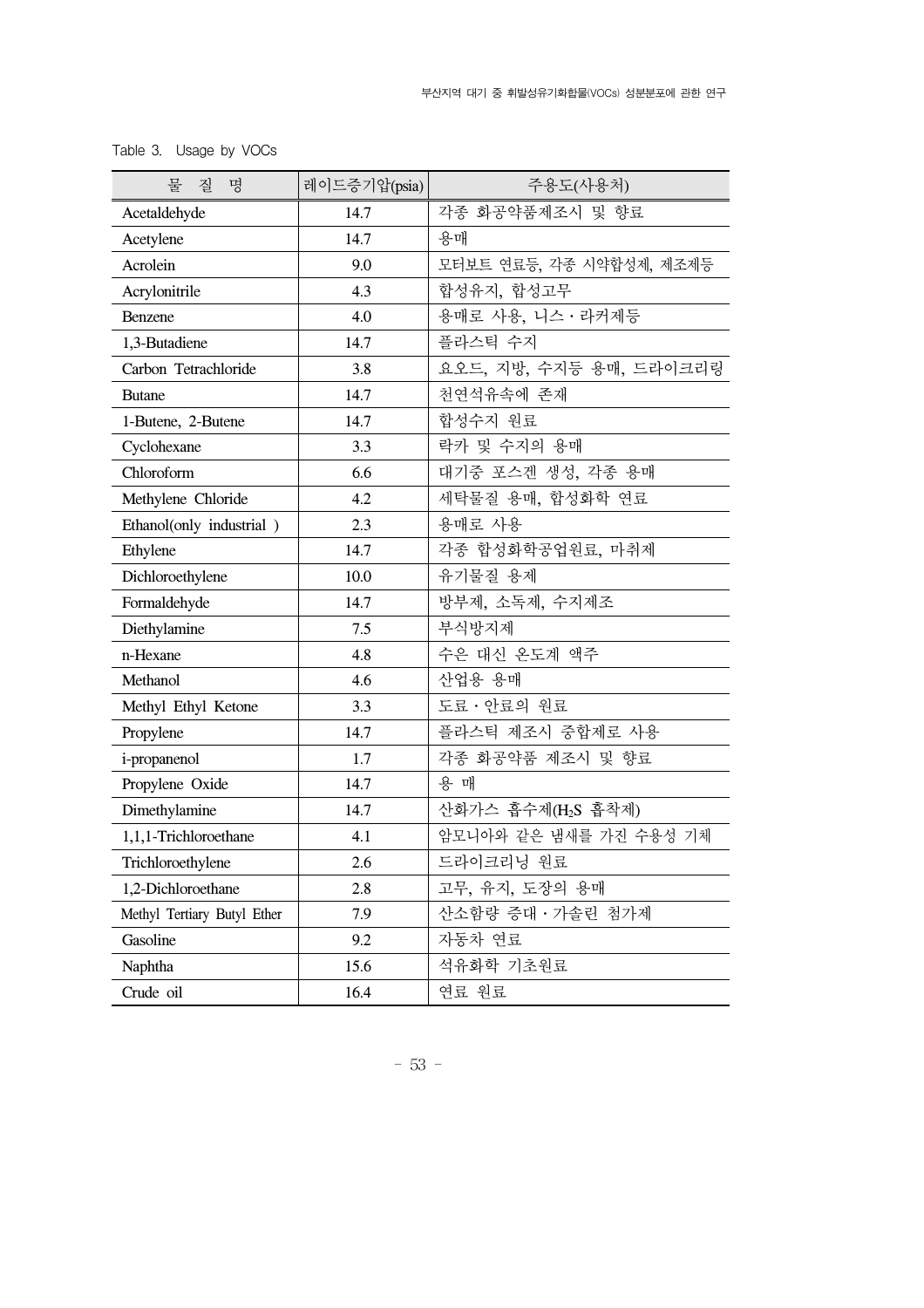

Fig. 1. Degadation and transformation reaction of VOCs in ambient.

공존하는 상태, 또는 질소산화물만 존재하 농도가 증가하지 않고 일정 농도로 유지 는 상태에서 햇빛에 의한 광화학반응으로 되게 된다. 그러나 휘발성유기화합물(비메 생성되는 2차 오염물질로 그 생성기작은 Fig. 1과 같다.

 Fig. 1의 (a)에서 보면 연소과정 등에서 탄화수소와 반응하여 과산화기(RO2)가 만 대기 중으로 배출된 NO는 NO2로 산화되 들어진다. 이 과산화기에 의해 NO를 NO2 고, 이 NO2가 UV(장)파와 가시광선 중의 단파에 의해 O와 NO로 광분해된다. 분해 NO를 NO<sub>2</sub>로 산화시키는 오존의 소모는 된 산소원자(O)는 대기 중의 산소분자와 감소하게 되어 대기 중의 오존농도는 증 반응하여 오존을 생성하며, 이 오존은 다 가하게 된다. 이들의 광화학 반응식은 다 시 NO를 NO2로 산화시키게 되므로 오존 음과 같다.

탄 탄화수소)이 존재할 경우에는 Fig. 1의 (b)에서 보는 것처럼 산소원자가 비메탄 로 산화시키는 빠른 반응이 추가되므로써

- 54 -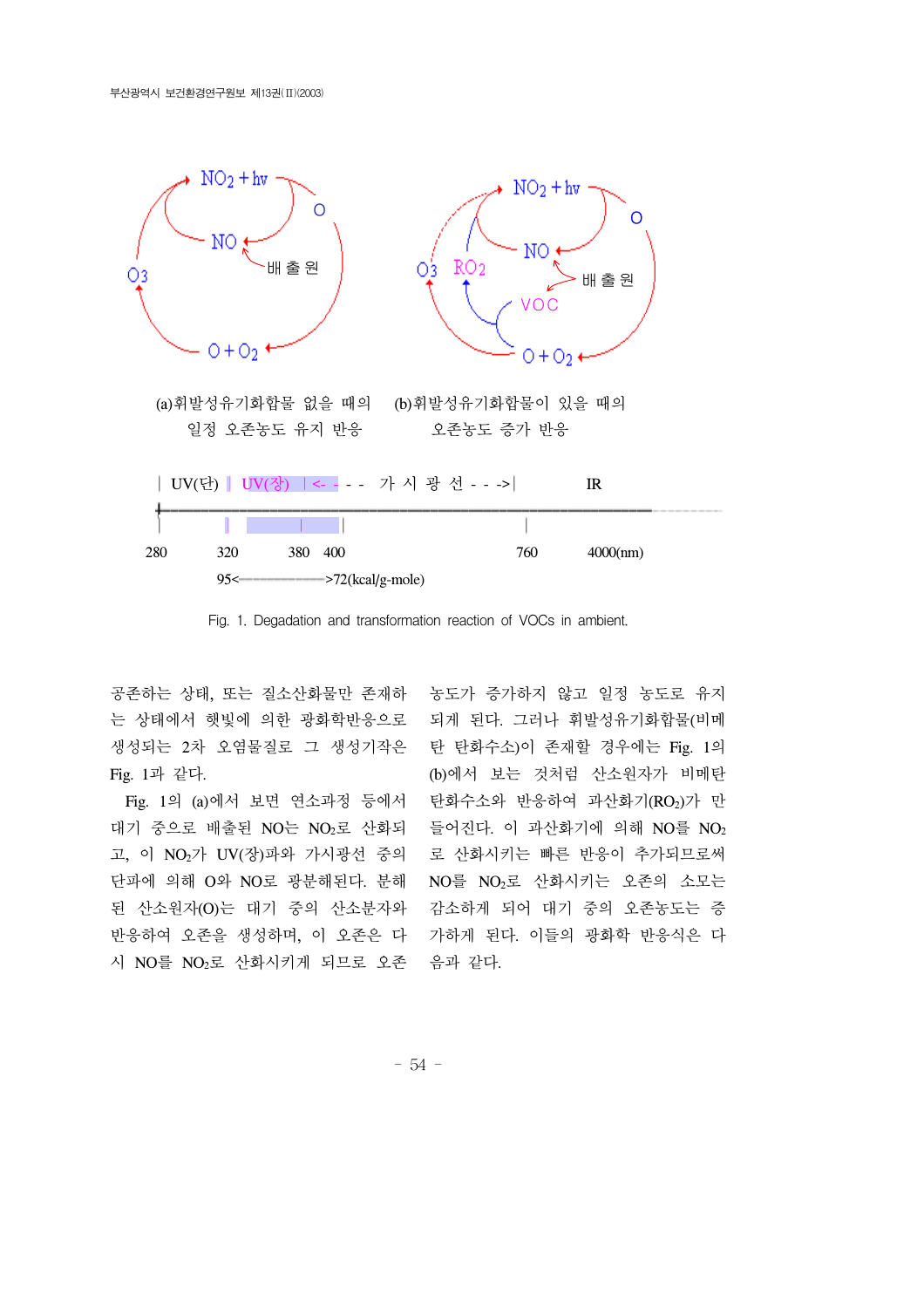| (1) VOCs가 존재하지 않을 때                        | $VOCs + OH \rightarrow RO2 + RCHO \in$               |
|--------------------------------------------|------------------------------------------------------|
| - 대기 중에서의 산화                               | - 과산화기(RO2)에 의한 반응                                   |
| $2NO + O_2 \rightarrow 2NO_2$              | $RO2 + NO \rightarrow NO2 + RO$                      |
| - 광화학 반응(햇빛 중의 자외선 및                       | $NO2 + h \mathbb{U} \rightarrow NO + O$              |
| 가시광선 흡수)                                   | $O + O_2 + M \rightarrow O_3 + M$                    |
| $NO2 + h \mathbb{I} \rightarrow NO + O$    | ※VOCs의 산화로 생성된 RO2가 NO                               |
| $NO + NO2 + H2O \rightarrow 2HNO2$         | 와 반응하므로 O <sub>3</sub> 농도가 증가함                       |
| $HNO2 + hu \rightarrow OH + NO$            |                                                      |
| - O <sub>3</sub> 생성 반응                     | 오존은 산화력이 큰 물질로 대기 중의                                 |
| $O + O_2 + M(N_2 \xi) \rightarrow O_3 + M$ | 다른 오염물질과 반응하여 또 다른 미세                                |
| - 순환 반응                                    | 입자상 등의 오염물질을 만들기도 한다.                                |
| $NO + O_3 \rightarrow NO_2 + O_2$          | 이들 물질과 경유자동차나 공장 등에서                                 |
| ※생성된 O3가 NO와 반응하므로                         | 배출되는 먼지와 섞이게 되면 하늘이 뿌                                |
| O <sub>3</sub> 농도는 증가하지 않음                 | 였게 보이는 스모그현상이 나타난다. 한                                |
| (2) VOCs가 존재할 때                            | 편, 오존은 햇빛이 약해지거나 없으면 대                               |
| - VOCs의 산화                                 | 기중 NO, H <sub>2</sub> O, OH, HO <sub>2</sub> 등과 반응하여 |
| $VOCs + O_3 \rightarrow RO_2 + RCHO$       | 소멸된다.                                                |

|  | Table 4. Preliminary Korea list of target VOCs ozone precursors |  |  |  |  |  |  |  |
|--|-----------------------------------------------------------------|--|--|--|--|--|--|--|
|--|-----------------------------------------------------------------|--|--|--|--|--|--|--|

(37species)

| Acetaldehyde       | Acetylene            | Acetylene dichloride  | Acrolein                       |
|--------------------|----------------------|-----------------------|--------------------------------|
| Acrylonitrile      | <b>Benzene</b>       | 1,3-Butadiene         | <b>Butane</b>                  |
| 1-Butene, 2-Butene | Carbon Tetrachloride | Chloroform            | Cyclohexane                    |
| 1,2-Dichloroethane | Diethylamine         | Dimethylamine         | <b>Styrene</b>                 |
| Ethylene           | Formaldehyde         | n-Hexane              | Isopropyl Alcohol              |
| Methanol           | Methyl Ethyl Ketone  | Methylene Chloride    | Methyl Tertiary Butyl<br>Ether |
| Propylene          | Propylene Oxide      | 1,1,1-Trichloroethane | Trichloroethylene              |
| Gasoline           | Naphtha              | Crude oil             | Acetic Acid                    |
| Ethylbezene        | Nitrobenzene         | Toluene               | Tetrachloroethylene            |
| Xylene             |                      |                       |                                |
|                    |                      |                       |                                |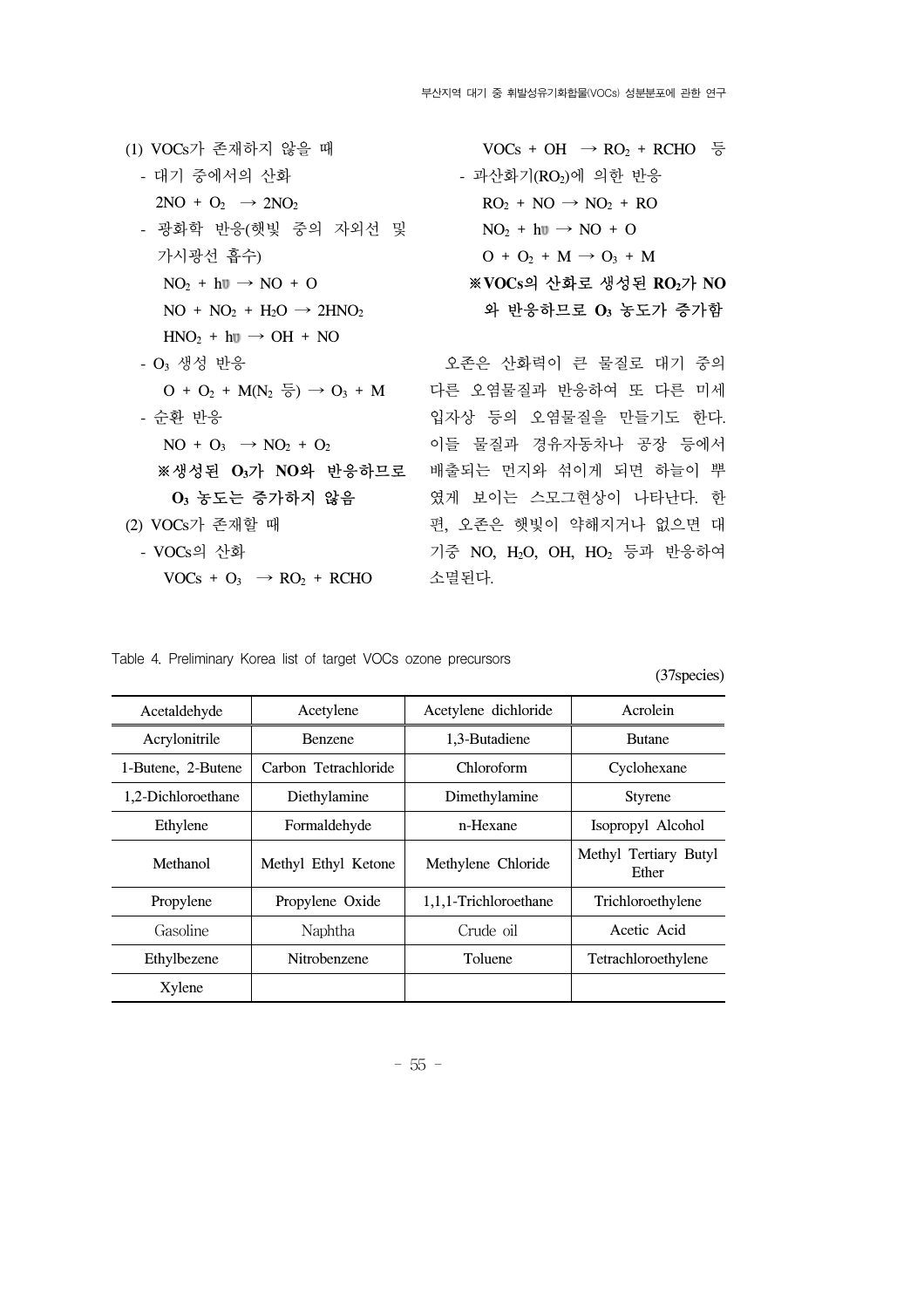정하여 규제하고 있으며 앞으로 규제대상 전구물질인 VOC를 나타내었다.<sup>8)</sup>

2.3 규제대상 휘발성유기화합물질 물질을 점차로 확대해 나갈 계획으로 있 현재 환경부에서 규제대상 VOC로 고시 다. Table 4에서와 같이 국내에서 규제하 하고 있는 물질(환경부고시, '98. 7. 1)은 고 있는 37종(2000년 6월, 환경부고시)의 레이드 증기압, 광화학반응성, 물질사용량, VOC 물질들을 나타내었고 Table 5와 발암성 등 유해성을 감안하여 31개를 선 Table 6에는 유럽 및 미국에서의 오존생성

#### Table 5. Preliminary European list of target VOCs ozone precursors

(26species)

| Ethane           | 1-Butene          | <i>Isoprene</i> | Ethyl Benzene          |
|------------------|-------------------|-----------------|------------------------|
| Ethylene         | trans-2-Butene    | n-Hexane        | o-Xylene               |
| Acetylene        | cis-2-Butene      | 2-Methylpentane | m-Xylene               |
| Propane          | n-Pentane         | 3-Methylpentane | 1,2,4-Trimethylbenzene |
| Propene          | <i>i</i> -Pentane | n-Heptane       | 1,3,5-Trimethylbenzene |
| n-Butane         | trans-2-Pentane   | <b>Benzene</b>  |                        |
| <i>i</i> -Butane | cis-2-Pentene     | Toluene         |                        |

Table 6. US EPA list of target VOCs ozone precursors (55species)

| Ethene         | 2-Methyl-2-butene  | trans-2-Hexene         | 2-Methylheptane            |
|----------------|--------------------|------------------------|----------------------------|
| Ethylene       | Cyclopentene       | cis-2-Hexene           | 3-Methylheptane            |
| Ethane         | trans-2-Pentene    | Methylcyclopentane     | n-Octane                   |
| Propylene      | 3-Methyl-1-pentene | 2,4-Dimethylpentane    | Ethyl benzene              |
| Propane        | 1-Pentene          | Benzene                | m-Xylene                   |
| iso-Butane     | cis-2-Pentene      | Cyclohexane            | p-Xylene                   |
| n-Butane       | 2,2-Dimethylbutane | 2-Methylhexane         | <b>Styrene</b>             |
| trans-2-Butene | 3-Methylpentane    | 2,3-Dimethylpentane    | o-Xylene                   |
| 1-Butene       | 2-Methylpentane    | 3-Methylhexane         | n-Nonane                   |
| iso-Butene     | 2,3-Dimethylbutane | 2,2,4-Trimethylpentene | iso-Propylbenzene          |
| cis-2-Butene   | <b>Isoprene</b>    | n-Heptane              | n-Propylbenzene            |
| Cyclopentane   | 4-Methyl-1-pentene | Methylcyclohexane      | 1,3,5-Trimethyl<br>benzene |
| iso-Pentane    | 2-Methyl-1-pentene | 2,3,4-Trimethylpentane | 1,2,4-Trimethylbenzene     |
| n-Pentane      | n-Hexane           | Toluene                |                            |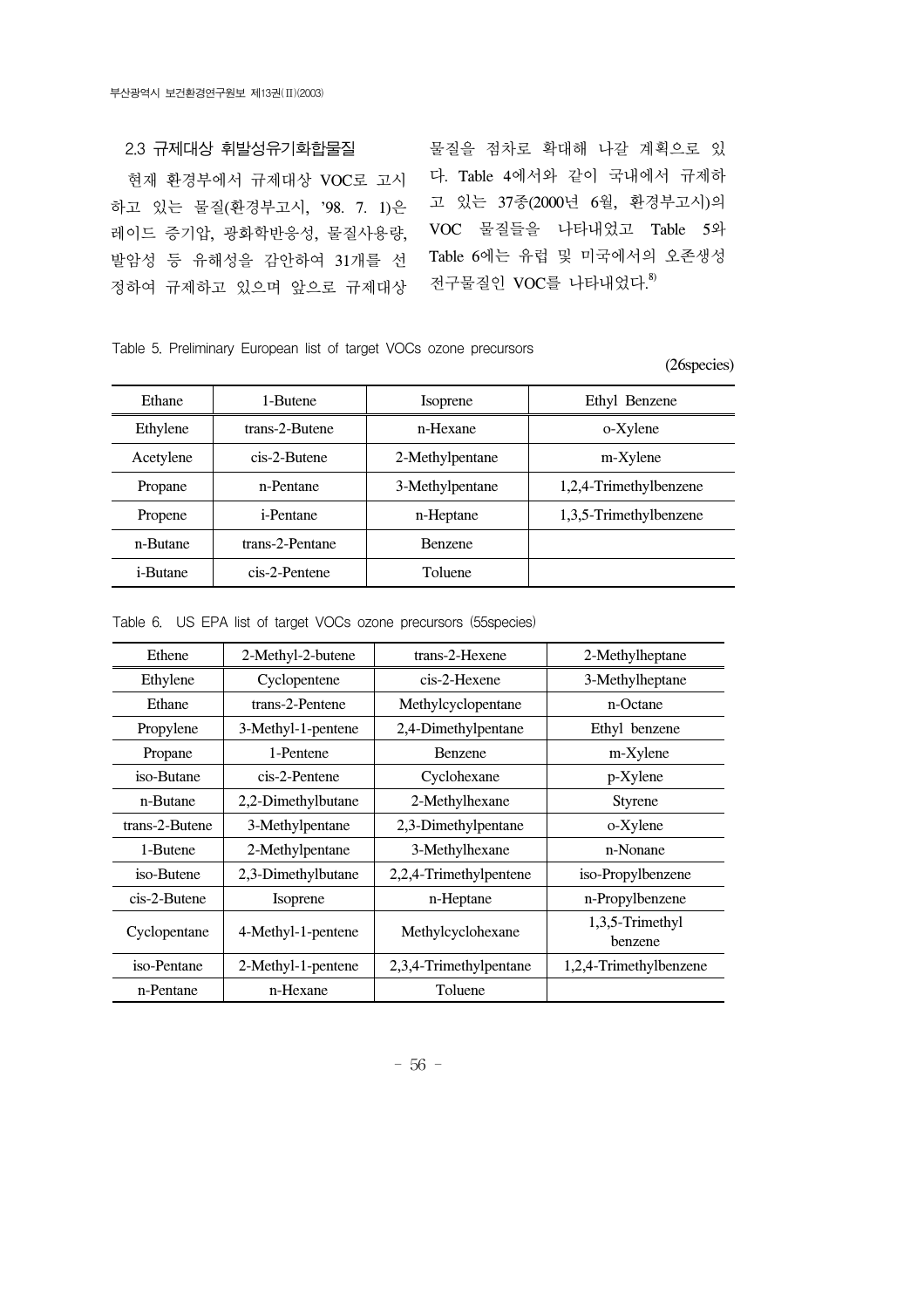# Ⅲ. 시료채취 및 분석방법

#### 3.1 시료채취장소

 본 조사지점은 우리시 관내 5개 지역 (공업지역, 상업 및 도로변지역, 주거 및 녹지지역)을 중심으로 조사하였으며, 특히 공업지역은 공장밀집지역을 중심으로 합 성고무제조시설, 도료생산시설, 공단주변 준공업지역내 기존주거지역을 중심으로 정밀 조사하였으며, 상업지역은 부산의 주 요상권이 위치한 광복동사무소를 선정하 였으며, 도로변지역은 대기자동측정소 중 온천동측정소, 주거 및 녹지지역은 수영구 광안동에 위치한 광안4동사무소 및 금련 산을 선정하였으며 2003년 8월과 9, 10월 에 3차에 걸쳐 Benzene 등 10개 항목의 성분분포를 조사하였다. 시료 채취지점 및 지역별 지점명은 Fig. 2와 Table 7과 같다.

#### 3.2 시료채취방법

 용도지역별 8월과 9, 10월경에 대기 중 휘발성유기화합물질농도분포를 알아보기 위하여 VOCs sampler(CS1200, USA)을 부 착한 Silonite Coated 6ℓ Canister(ENTECH, USA)를 이용하여 3시간동안 35㎖/min로 시료를 채취하였다. 먼저 공업지역은 공장 밀집지역인 사상구 감전동과 학장동을 중 심으로 유기용제 및 휘발성유기화합물질 을 다량 사용하는 합성고무제조공장, 도료 생산공장, 주유소, 공단주변 준공업지역 내 감전동사무소 주변 기존 주거지역을 중심으로 농도분포를 조사하였다.



Fig. 2. Map of sampling site.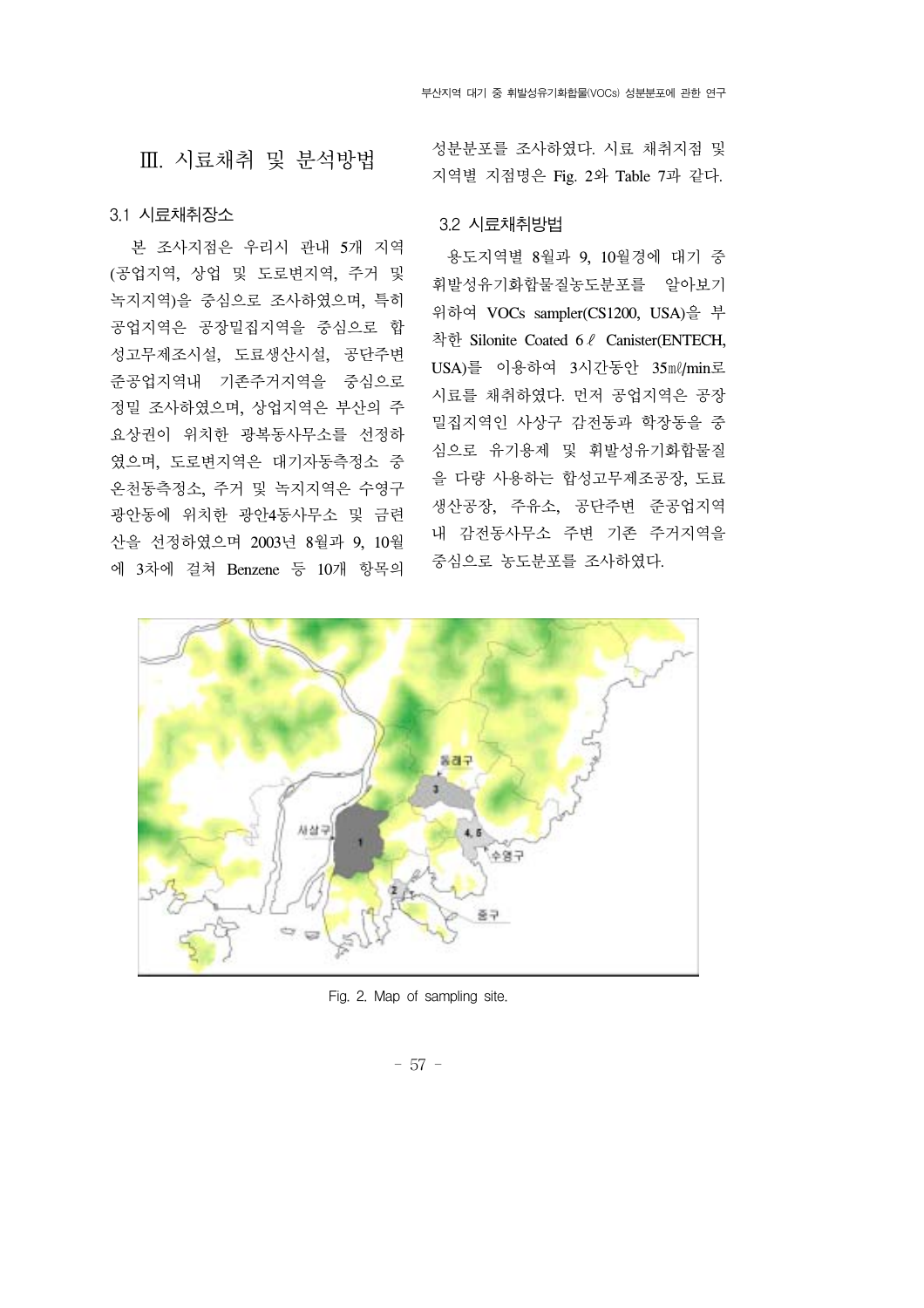| 측정지점 | 지역별   |                           | 지 점 명           | 비 고 |             |     |
|------|-------|---------------------------|-----------------|-----|-------------|-----|
|      |       | $1 - 1$                   | 합성고무제조시설        | 1개소 |             |     |
|      | 공업    | $1-2$                     | 도료생산시설          | 1개소 |             |     |
| 1번   | 지역    | 준공업지역내 기존 주거지역<br>$1 - 3$ |                 | 1개소 |             |     |
|      |       | $1 - 4$                   | 주유소             | 1개소 |             |     |
| 2번   | 상업지역  |                           | 중구 광복동사무소       | 1개소 |             |     |
| 3번   | 도로변지역 |                           |                 |     | 동래구 온천동측정소  | 1개소 |
| 4번   | 주거지역  |                           |                 |     | 수영구 광안4동사무소 | 1개소 |
| 5번   | 녹지지역  |                           | 수영구 광안4동 금련산산책로 | 1개소 |             |     |

Table 7. Sampling site and points in each section

 그리고 상업지역은 광복동사무소, 주거지 역은 광안4동사무소, 녹지지역은 금련산 산책로를 각각 선정하여 조사하였다. 그리 고 추가적으로 도로변지역(온천동측정소) 을 조사 분석하였다. 그리고 조사대상 물질 로는 지역별 1차 시료를 채취하여 전체물 질을 검색한 이후 GC/MSD상의 abundance 가 50,000이상인 물질을 중심으로 조사 분 석하였다.

#### 3.3 분석방법

 GC/MSD(Agilent 6890N/5973N)에 시료를 주입하기 위하여 시료전처리장치(ENTECH, Model 7100 Preconcentrator, USA)를 이용하 여 시료를 주입하였다. 시료전처리는 각각 의 흡착트랩으로 구성된 3단계의 모듈 (Module 1→Module 2→Module 3→GC/ MSD)를 통하여 흡착과 탈착의 과정을 거치 면서 GC/MSD로 주입된다. Module 1은 Glassbead/Tenax Trap을 이용하여 주입된 시

료(500cc)를 Liquid N2로 -150℃에서 응축과 동시에 흡착시킨다. 흡착된 시료는 20℃에 서 탈착하여 Tenax Trap이 장착된 Module 2로 10cc/min로 총 40cc를 보낸다. Module 2에서는 -10℃에서 흡착, 180℃에서 탈착, Module 3에서는 -160℃ 흡착, 90℃ 탈착하 여 GC/MSD로 주입된다. GC/MSD에 대한 분석조건은 Table 8과 같다.

#### 3.4 표준물질(Standard)

 분석시료에 대한 농도를 정량하기 위하 여 Benzene을 포함한 10가지 물질에 대한 검량선 작성을 위해 Ozone Precursor 57Components(RESTEK, Concentration 1ppm, Balance Gas Nitrogen, 1700PSIG, USA)를 이용하여 먼저 50ppb의 표준물질을 만든 후 각각의 물질에 대한 2ppb, 10ppb, 20ppb(총 량 500cc중 20cc, 100cc, 200cc)의 검량선을 작성하였다.

- 58 -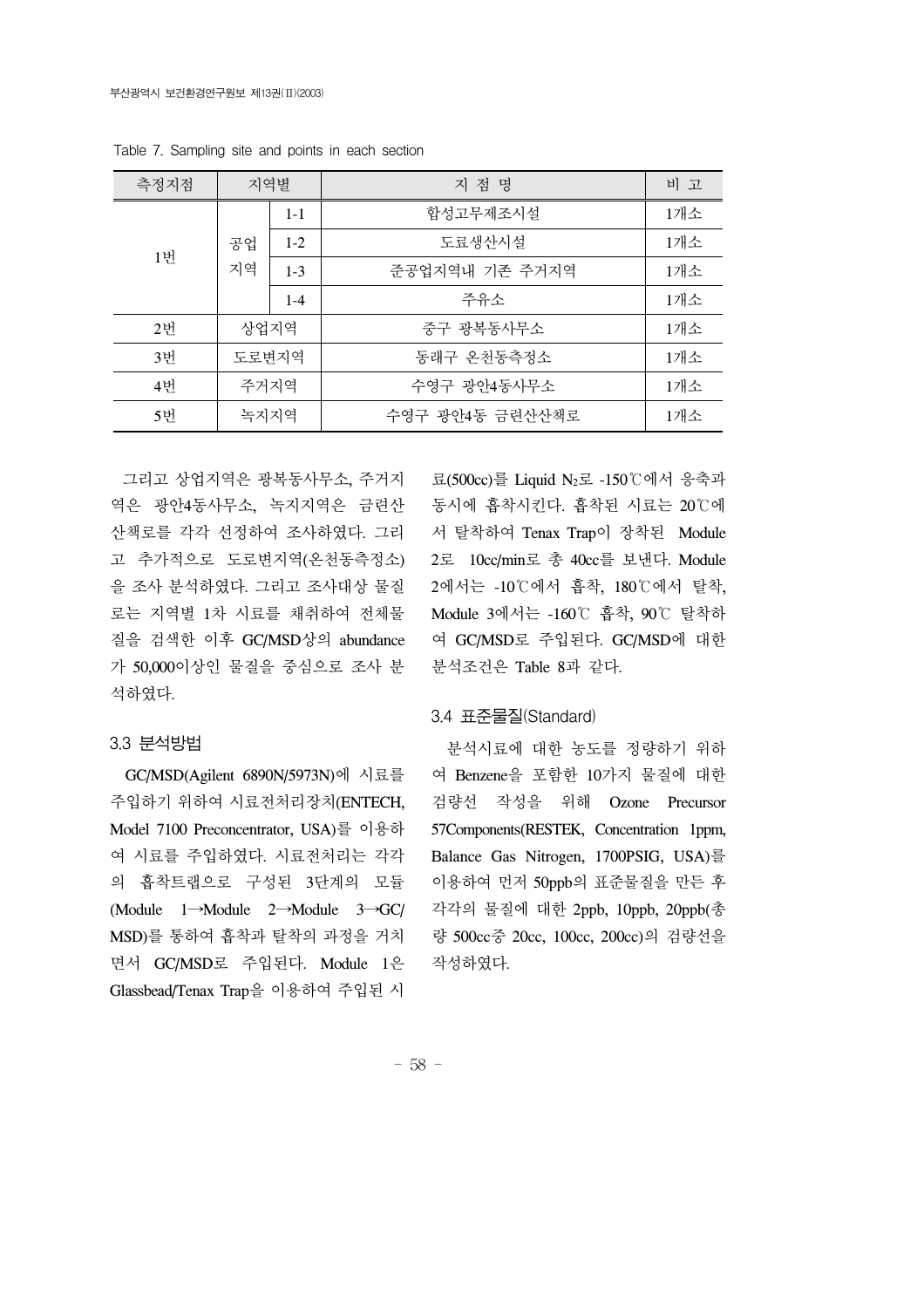| <b>Step</b>             |                        | Conditions                                                                                                                                                                      |  |  |
|-------------------------|------------------------|---------------------------------------------------------------------------------------------------------------------------------------------------------------------------------|--|--|
|                         | Trap 1<br>(Glass bead) | $\cdot$ Sample Vol. : 50 ~ 500 ml<br>$\cdot$ Flow rate : 150ml/min<br>$\cdot$ Trapping : -150 $\degree$ C<br>$\cdot$ Desorb : 20°C (Preheat 20°C)                               |  |  |
| 7100<br>Preconcentrator | Trap 2<br>(Tenax)      | $\cdot$ Trapping : -10°C<br>$\cdot$ Desorb : 180°C                                                                                                                              |  |  |
|                         | Cryofocusing<br>Trap   | $\cdot$ Cool down temp. : -150 °C<br>· Injection temp : $80 \sim 90$ °C<br>$\cdot$ Desorb : 180°C<br>$\cdot$ Injection time : 3min                                              |  |  |
|                         | Injector               | $\cdot$ Volatile Interface, 100 $\degree$                                                                                                                                       |  |  |
|                         | Column                 | $\cdot$ HP-1MS(30m x 0.2mm x 1.0 $\mu$ m)<br>$\cdot$ Carrier gas : He 1.0ml /min                                                                                                |  |  |
| 6890N GC                | Oven Temp.             | $\cdot$ Initial Temp. : 30°C (10min)<br>$\cdot$ 1st Ramp : 5°C/min<br>$\cdot$ 1st Hold Temp. : 100°C (1min)<br>$\cdot$ 2nd Ramp: 15°C/min<br>$\cdot$ Final Temp. : 230°C (3min) |  |  |
| 5973MSD                 | Detector               | $\cdot$ MSD temp : 230°C<br>$\cdot$ EM Volts : 1618<br>· Scan mode (range 30-400)                                                                                               |  |  |

Table 8. Analytical conditions of preconcentration and GC/MSD

Ⅳ. 고 찰

4.1 분석결과 및 검토

본 조사연구 결과 오존(O3)과의 상관계 수가 가장 높은 물질은 Benzene, Styrene, m,p-xylene, Ethylbenzen으로 조사되었으며, 이들 물질들은 온도와의 역(-)상관성을 나 타내어 온도가 상승하는 여름철과 하루중 오전 10에서 오후 2시경에 농도가 감소하 므로서 오존농도가 증가하는 것으로 조사 되었다.

 휘발유의 주성분인 BTEX는 모든 지역 에서 검출되었으며 상업지역 및 도로변지 역의 경우 국내 타 도시와 비교하여 약 2∼6배정도 낮은 농도로 조사되었다. 그리 고 주거 및 녹지지역은 인근 간선도로의 자동차 배출가스의 영향으로 사료되는 BTEX가 검출되었으나 그 농도는 극히 미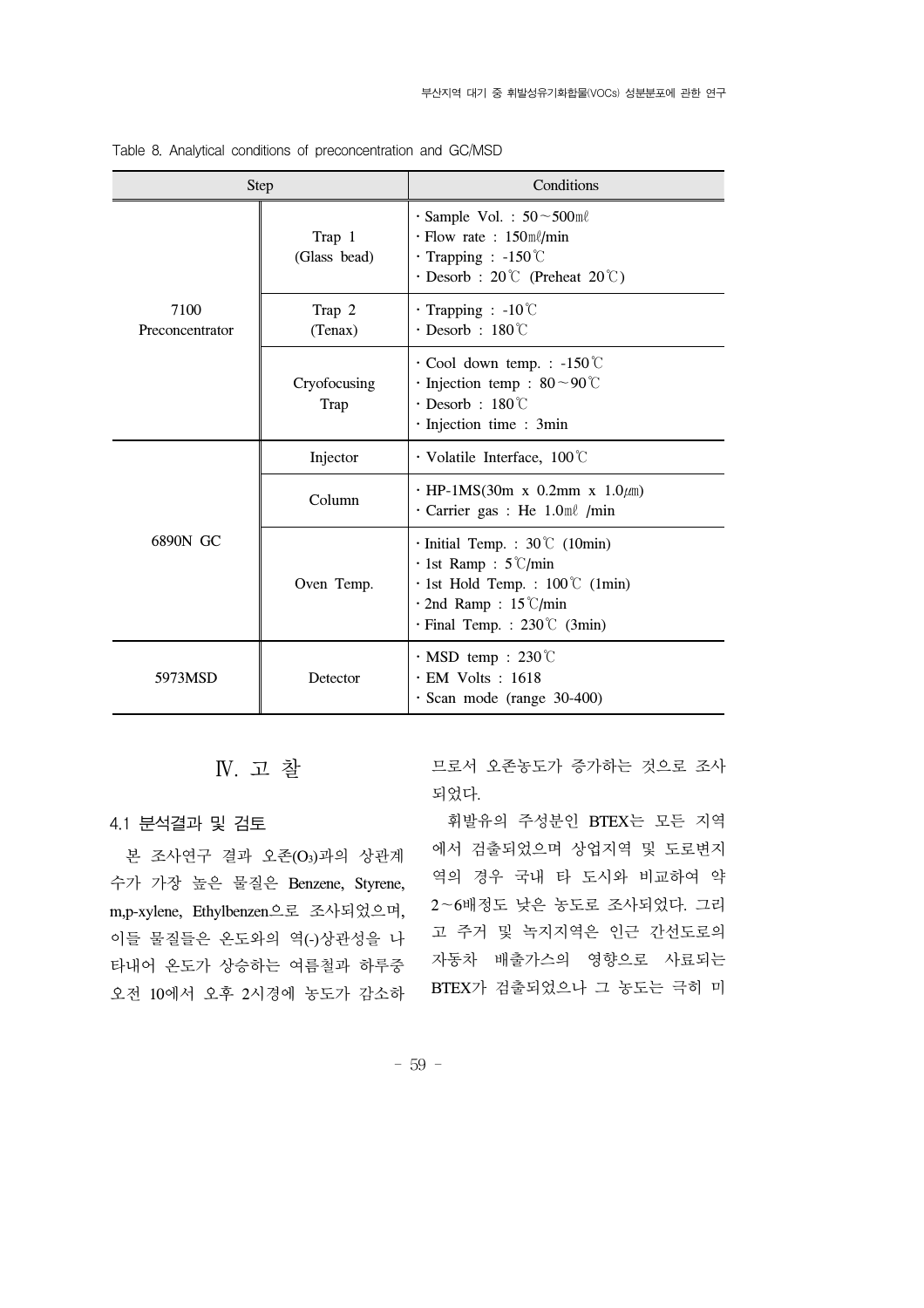미하였다.

#### 1) 공업지역

 공업지역은 전용공업지역내에 합성고무 제조시설 및 도료생산시설을 중심으로 준 공업지역내 감전동사무소 주변 기존주거 지역 및 도로변지역을 중심으로 농도변화 를 조사하였다. 먼지 시료채취지점을 합성 고무제조시설과 도료생산시설을 중심으로 공단에 인접한 준공업지역내 감전동사무 소 주변 기존주거지역(감전1동사무소), 주 유소(도로변주유소)에서 시료채취 후 분석 한 결과 Table 9와 같이 공장밀집지역에 위치한 도료생산시설의 경우 Ethylbenzene, m,p-xylene, Styrene이 공단내 다른 지역과 비교하여 약 3∼10배정도 높은 농

도를 나타내었는데, 이는 도료생산공정에 서 많이 사용되는 방향족 탄화수소류 (Aromatic hydrocarbons)의 영향으로 사료 되며, 그 영향권은 공단과 인접한 준공업 지역내 감전동사무소 주변 기존주거지역 에까지 영향을 미치는 것으로 조사되었다. 한편 도로변에 위치한 주유소는 낙동강을 접하고 있어 상대적으로 그 영향을 적게 받는 것으로 조사되었다.

#### 2) 상업지역 및 도로변지역

 상업지역은 상가밀집지역인 광복동사무 소, 도로변지역은 온천동측정소가 위치한 도로변에서 시료채취한 결과는 Table 10과

(unit : ppb, mean±S.D)

| region<br><b>VOCs</b> | Synthesis rubber<br>industry | Paints industry   | Housing area<br>(around G.J<br>office) | Gas station     |
|-----------------------|------------------------------|-------------------|----------------------------------------|-----------------|
| Benzene               | $0.89 \pm 0.81$              | $0.97 \pm 0.14$   | $0.97 \pm 0.31$                        | $0.60 \pm 0.27$ |
| Pentane               | $4.49 \pm 2.98$              | $1.71 \pm 0.00$   | $3.59 \pm 0.65$                        | $2.91 \pm 2.15$ |
| 3-methylpentane       | $2.64 \pm 1.79$              | $1.50 \pm 0.00$   | $1.25 \pm 0.30$                        | $1.07 \pm 0.50$ |
| Hexane                | $4.34 \pm 2.68$              | $2.57 \pm 1.67$   | $2.62 \pm 0.52$                        | $1.19 \pm 0.29$ |
| Methylcyclopentane    | $2.43 \pm 1.54$              | $2.14 \pm 1.50$   | $1.24 \pm 0.41$                        | $0.57 \pm 0.20$ |
| Heptane               | $1.85 \pm 1.08$              | $0.41 \pm 0.01$   | $0.46 \pm 0.03$                        | $0.00 \pm 0.00$ |
| Toluene               | $62.51 \pm 43.82$            | $90.65 \pm 22.87$ | $38.93 \pm 22.17$                      | $8.25 \pm 5.56$ |
| Ethylbenzene          | $2.08 \pm 1.61$              | $51.69 \pm 26.76$ | $2.70\pm0.45$                          | $0.95 \pm 0.05$ |
| m,p-xylene            | $3.56 \pm 2.66$              | 77.87±42.56       | $4.34 \pm 0.24$                        | $1.14 \pm 0.11$ |
| <b>Styrene</b>        | $1.09 \pm 0.00$              | $9.93 \pm 6.64$   | $2.18 \pm 1.04$                        | $0.77 \pm 0.00$ |

Table 9. Mean levels of VOCs concentration by industrial region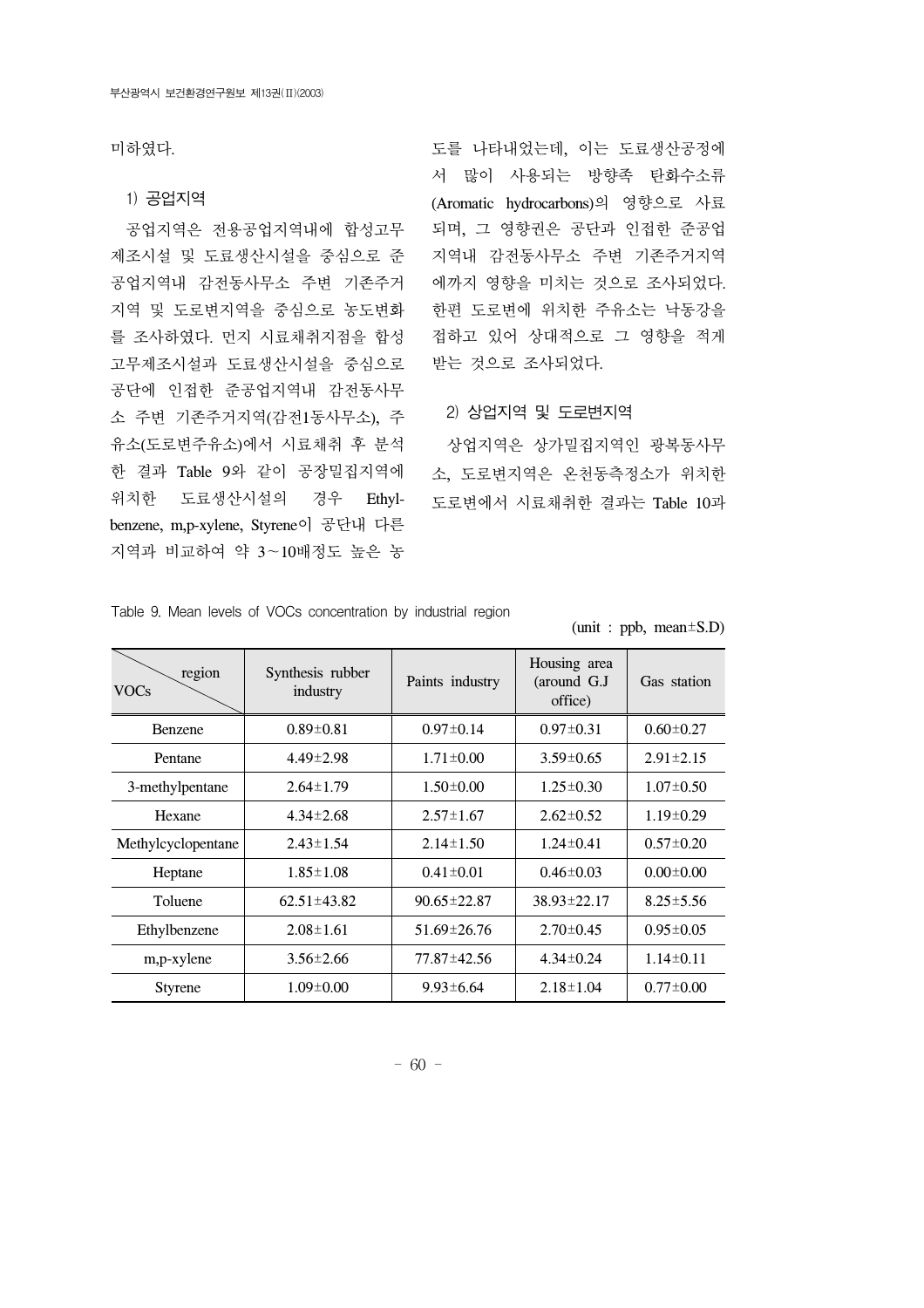같이 2지점 모두 자동차의 배기가스로 인 한 Benzene, Toluene, ethylbezene, Xylene 배가 낮은 농도로 이는 부산이 바다와 인 (이하 "BTEX")가 소량 검출되었으며 Table 11과 같이 국내 타 도시와 비교하여 산과 순환이 비교적 잘 이루어져 대기중 부산의 도로변지역(온천동)의 휘발성유기 의 휘발성유기화합물질농도가 낮은 것으 화합물질 조사결과 차량배출가스의 주성 분인 Benzene의 경우 대구시와 비교하여

약 2배가 낮으며, 대전시와 비교하여 약 6 접된 지역으로 해풍으로 인한 대기의 확 로 사료된다.

Table 10. Mean levels of VOCs concentration by commercial region and heavy-traffic site (unit : ppb, mean±S.D)

| region<br><b>VOCs</b> | Office of<br>Gwangbokdong | Sampling point of<br>Onchondong |
|-----------------------|---------------------------|---------------------------------|
| Benzene               | $0.76 \pm 0.55$           | $0.84 \pm 0.19$                 |
| Pentane               | $0.91 \pm 0.49$           | $0.40\pm0.00$                   |
| 3-methylpentane       | $0.72 \pm 0.00$           | $0.00 \pm 0.00$                 |
| Hexane                | $0.79 \pm 0.27$           | $0.60 \pm 0.07$                 |
| Methylcyclopentane    | $0.62 \pm 0.00$           | $0.28 \pm 0.00$                 |
| Heptane               | $0.00 \pm 0.00$           | $0.00 \pm 0.00$                 |
| Toluene               | $4.35 \pm 3.19$           | $3.00 \pm 1.84$                 |
| Ethylbenzene          | $0.91 \pm 0.16$           | $0.89 \pm 0.14$                 |
| m,p-xylene            | $1.04 \pm 0.27$           | $1.07 \pm 0.33$                 |
| <b>Styrene</b>        | $0.77 \pm 0.00$           | $0.00 \pm 0.00$                 |

Table 11. Comparision with BTEX measured at heavy-traffic site in Busan and other cities

| city<br><b>VOCs</b> | <b>Busan</b><br>(Onchong) | Dae-jeon <sup>9)</sup><br>(City hall) | Dae-gu $^{10}$<br>$(Jung-gu)$ | Seoul <sup>11</sup><br>(Hannam) |
|---------------------|---------------------------|---------------------------------------|-------------------------------|---------------------------------|
| Benzene             | $0.84 \pm 0.19$           | $5.26 \pm 1.84$                       | $1.82 \pm 0.76$               | $2.29 \pm 2.24$                 |
| Toluene             | $3.00 \pm 1.84$           | $23.48 \pm 5.43$                      | $18.40 \pm 14.70$             | $10.59 \pm 12.50$               |
| Ethylbenzene        | $0.89 \pm 0.14$           | $2.55 \pm 0.92$                       | $1.79 \pm 3.97$               | $0.90 \pm 1.16$                 |
| m,p-xylene          | $1.07 \pm 0.33$           | $6.54 \pm 1.78$                       | $3.77 \pm 7.63$               | $0.91 \pm 1.22$                 |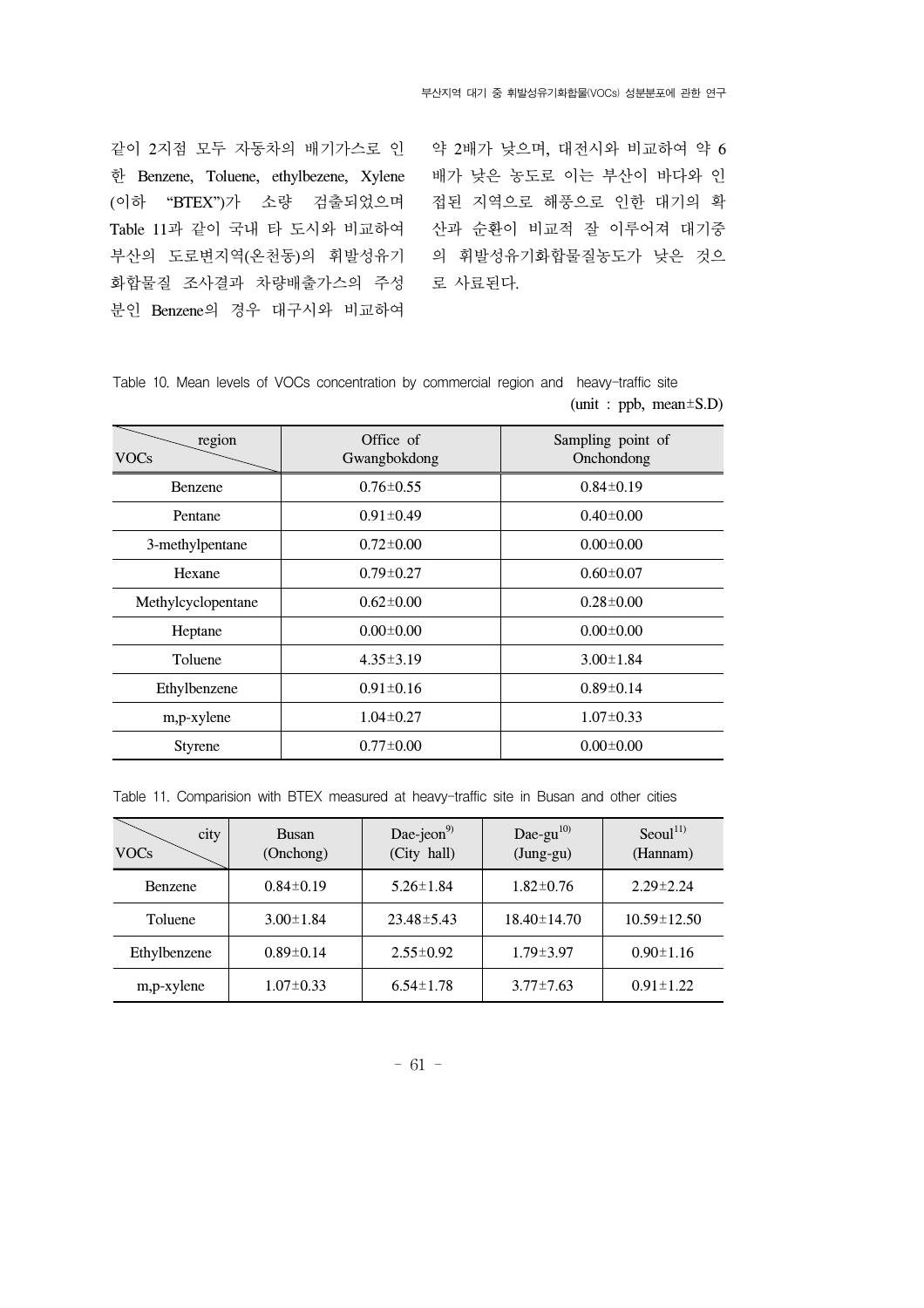#### 3) 주거지역 및 녹지지역

 주거지역은 광안4동에 위치한 동사무소 에서 시료를 채취하였으며, 녹지지역은 수 영구 광안동에 위치한 금련산 산책로에서 시료를 채취하였다. 주거지역의 경우 비교 적 차량통행이 적은 위치를 선택하여 시 료채취지점을 선정하였으며, 녹지지역의 경우 차량과 사람의 영향을 적게 받는 지 점을 선택하였다. 조사결과 Table 12와 같 이 주거지역 및 인근 간선도로의 차량 배 출가스에서 발생되는 휘발유 주성분 (BTEX)이 일부 잔류하여 검출되었으나 미미한 수준이였으며, 녹지지역의 경우 다 른 지역과 비교하여 본 조사대상물질이 거의 검출되지 않았으며, 휘발유 주성분 (BTEX)가 검출되었으나 극히 미미할 정

도였다.

4) 오존관계 상관계수

 각 물질별 전체농도범위에서 감전동 대 기측정소의 오존(O3) 및 온도(Temp.), 이산 화질소(NO2) 결과와의 상관성을 알아보기 위해 각 물질별 t-검증(단순상관계수)을 통하여 알아보았다.

#### 가**.** 오존**(O3)**과의 상관계수

 각 물질별로 O3와의 상관계수를 조사한 결과 상관계수가 0.8이상인 물질은 Benzene (0.9656), Styrene (0.9610), m,p-xylene (0.9291), Ethylbenzen(0.8427)으로 조사되었 으며, O3와의 상관계수가 가장 낮은 물질은 Heptane(-0.4101)으로 조사되었다.(Table 13)

(unit : ppb, mean±S.D)

Table 12. Mean levels of VOCs Concentration by housing and green region

| region<br><b>VOCs</b> | Office of<br>Gwangan4dong | Mountain of<br>Geumnyeon |
|-----------------------|---------------------------|--------------------------|
| <b>Benzene</b>        | $0.51 \pm 0.28$           | $0.28 \pm 0.00$          |
| Pentane               | $0.40 \pm 0.00$           | $0.00 \pm 0.00$          |
| 3-methylpentane       | $0.00 \pm 0.00$           | $0.00 \pm 0.00$          |
| Hexane                | $0.60 \pm 0.07$           | $0.59 \pm 0.00$          |
| Methylcyclopentane    | $0.28 \pm 0.00$           | $0.00 \pm 0.00$          |
| Heptane               | $0.00 \pm 0.00$           | $0.00 \pm 0.00$          |
| Toluene               | $3.00 \pm 1.84$           | $0.80 \pm 0.19$          |
| Ethylbenzene          | $0.89 \pm 0.14$           | $0.75 \pm 0.06$          |
| m,p-xylene            | $1.07 \pm 0.33$           | $0.74 \pm 0.18$          |
| <b>Styrene</b>        | $0.00 \pm 0.00$           | $0.00 \pm 0.00$          |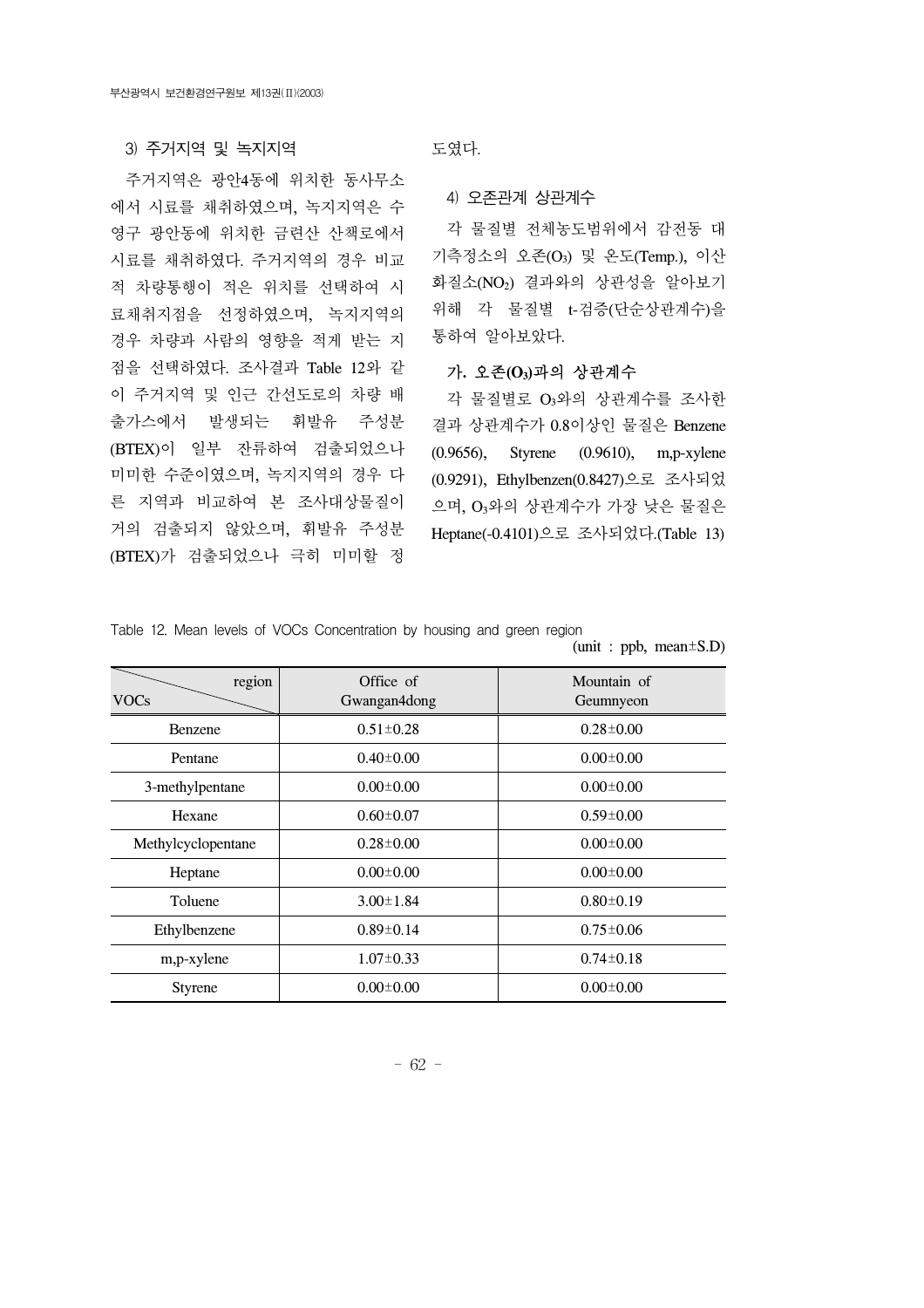| Coefficient of correlation<br><b>VOCs</b> | Coefficient of correlation |
|-------------------------------------------|----------------------------|
| Benzene                                   | 0.9656                     |
| Pentane                                   | 0.6273                     |
| 3-methylpentane                           | 0.6576                     |
| Hexane                                    | 0.6822                     |
| Methylcyclopentane                        | 0.6889                     |
| Heptane                                   | $-0.4101$                  |
| Toluene                                   | 0.7273                     |
| Ethylbenzene                              | 0.8427                     |
| m,p-xylene                                | 0.9291                     |
| <b>Styrene</b>                            | 0.9610                     |

Table 13. Correlation coefficient with ozone

Table 14. Correlation coefficient with temperature

| Coefficient of correlation<br><b>VOCs</b> | Coefficient of correlation |
|-------------------------------------------|----------------------------|
| Benzene                                   | $-0.9497$                  |
| Pentane                                   | $-0.6511$                  |
| 3-methylpentane                           | $-0.7492$                  |
| Hexane                                    | $-0.7342$                  |
| Methylcyclopentane                        | $-0.7504$                  |
| Heptane                                   | 0.4927                     |
| Toluene                                   | $-0.7273$                  |
| Ethylbenzene                              | $-0.8801$                  |
| m,p-xylene                                | $-0.9860$                  |
| Styrene                                   | $-0.9900$                  |

#### 나**.** 온도**(Temp.)**와의 상관계수

온도와의 상관계수는 오존과의 상관계 물질은 Heptane(0.4927)으로 온도가 상승하

수 결과와 반대로 역(-)상관계수 결과를 는 여름철 및 하루중 오전 10시에서 오후 나타내었다. 온도와의 상관계수가 가장 큰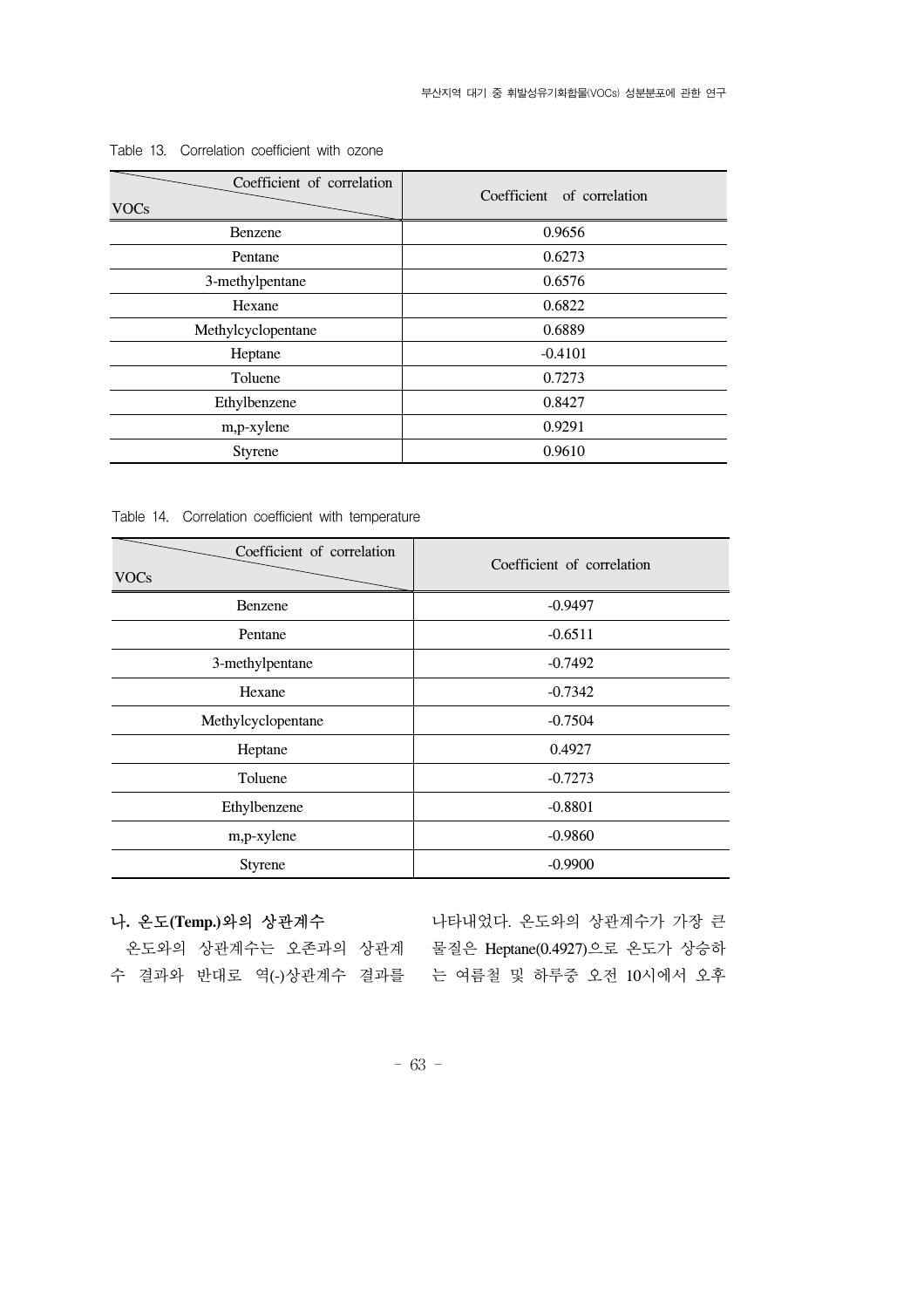2시경에 가장 높은 오염도를 나타내는 것 으로 조사되었다. 반면 Benzene(-0.9497), Styrene (-0.9900), m,p-xylene(-0.9860), Ethylbenzen(-0.9369)은 온도와의 역(-)상관 성을 나타내는 것으로 보아 온도가 떨어 지는 가을과 겨울철에 농도가 증가하며 하루중 오후 5시경부터 농도가 증가할 것 으로 사료된다. (Table 14)

 한편 Fig. 3은 감전동 대기측정소의 8월 중 온도(Temp.)와 오존(O3), 이산화질소 (NO2)의 일변화를 나타낸 그림으로 하루 중 기온이 가장 높은 오후 2시를 기점으 로 오존농도가 감소하는 경향을 보여 온 도와의 상관성을 나타내었다.

다**.** 이산화질소**(NO2)**와의 상관계수

 이산화질소(NO2)와의 상관계수 조사결 과 오존(O3)과의 상관계수 결과와는 약간 의 차이를 나타내었다. 상관계수 조사결과 Styrene(0.9138), m,p-xylene (0.9010), Ethylbenzene (0.8423), Benzene(0.8290)순으로 조 사되었으나 오존과의 상관계수 결과에서 는 Benzene, Styrene, m,p-xylene, Ethylbenzen순으로 기여도에서 약간의 차이를 나타 내었으며, Hexane(0.4806), Pentane (0.3763) 은 상관계수가 0.5이하로 조사되어 질소산 화물 생성에 큰 영향을 미치지 않는 것으 로 조사되었다. (Table 15)



Fig. 3. Daily variation of temperature, ozone, nitrogen dioxide at Gam-jeon.

- 64 -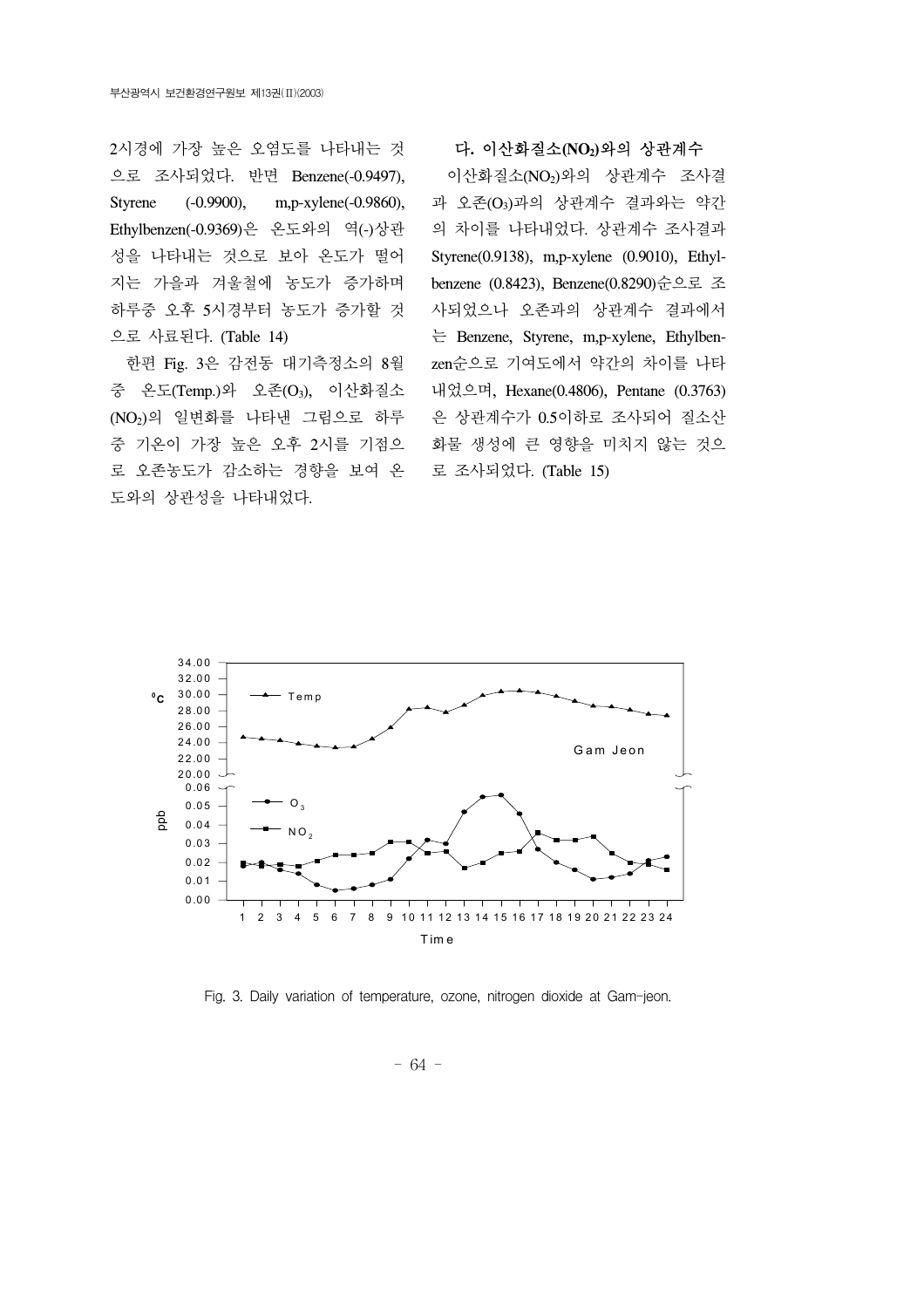| Coefficient of correlation<br><b>VOCs</b> | Coefficient of correlation |
|-------------------------------------------|----------------------------|
| Benzene                                   | 0.8290                     |
| Pentane                                   | 0.3763                     |
| 3-methylpentane                           | 0.5079                     |
| Hexane                                    | 0.4806                     |
| Methylcyclopentane                        | 0.5068                     |
| Heptane                                   | $-0.4507$                  |
| Toluene                                   | 0.7483                     |
| Ethylbenzene                              | 0.8423                     |
| m,p-xylene                                | 0.9010                     |
| <b>Styrene</b>                            | 0.9138                     |

Table 15. Correlation coefficient with nitrogen dioxide

#### Ⅴ. 결 론

 본 조사연구는 부산지역을 5개 지역별 (공업, 상업, 주거, 녹지, 도로변지역)로 구 분하여 8월과 9, 10월에 Benzene을 포함하 여 10개 항목에 대한 조사분석한 결과 다 음과 같은 결론을 얻을 수 있었다.

1) 모든 지역에서 자동차 배출가스로 인한 휘발성유기화합물질(특히 방향족탄화수 소류(Aromatic hydrocarbons, BTEX))이 검출되었으며, 특히 공업지역의 경우 도료생산시설을 중심으로 조사분석한 결과 그 영향반경은 준공업지역 내 감 전동사무소 주변 기존 주거지역에까지 영향을 미쳤으며, 상대적으로 낙동강과 인접하고 있는 낙동로변 주유소 및 공 단지역에서는 그 농도가 떨어지는 경향 을 보였다.

- 2) 부산의 도로변지역(온천동)의 휘발성유 기화합물질 조사결과 차량배출가스의 주성분인 Benzene의 경우 대구시와 비 교하여 약 2배가 낮으며, 대전시와 비 교하여 약 6배가 낮게 조사되었으며, 주거 및 녹지지역 또한 BTEX를 포함 하여 일부물질이 검출되었으나 그 농 도는 극히 미미하였다.
- 3) 조사대상물질별로 보면 방향족 탄화수 소류(Aromatic hydrocarbons, BTEX)는 온도가 상승하는 여름철과 하루중 기 온이 가장 높은 오전 10시에서 오후 2 시사이에는 그 농도가 감소하는 반면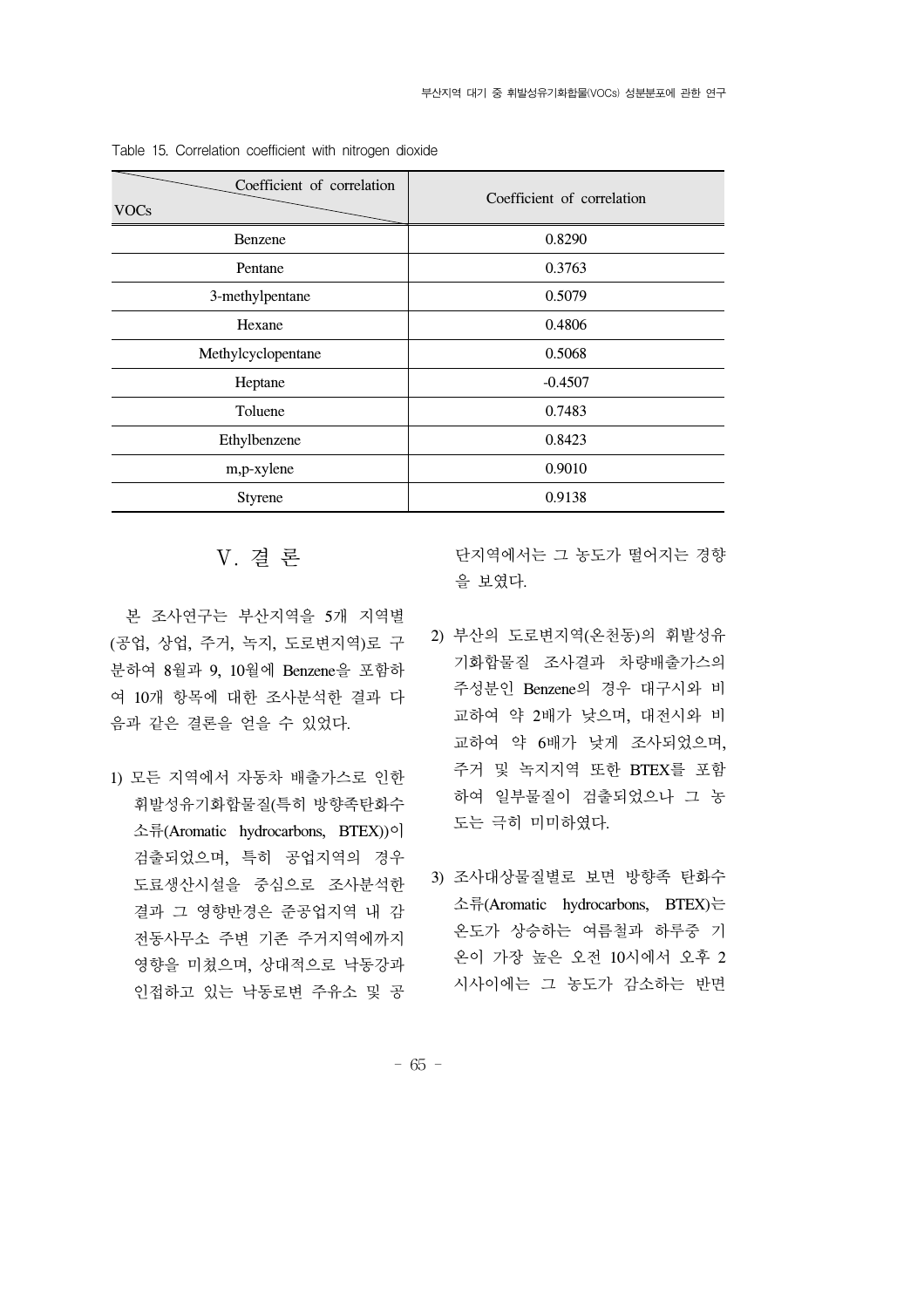Heptane의 경우는 그 반대의 경향을 보 였다.

4) 오존(O3)과의 상관계수 분석결과 Benzene (0.9656), Styrene(0.9610), m,p-xylene (0.9291), Ethylbenzen(0.8427)순으로 조사 되었으며, 이산화질소(NO2)와의 상관계수 분석결과 Styrene(0.9138), m,p-xylene (0.9010), Ethylbenzen(0.8423), Benzene (0.8290)순으로 조사되었으며, Hexane (0.4806), Pentane(0.3763)은 상관계수가 0.5 이하로 조사되어 질소산화물 생성에 큰 영향을 미치지 않는 것으로 조사되었다.

# Ⅵ. 대 책

 본 조사연구결과 공단지역내 휘발성유 기화합물질을 원료로 사용하는 사업장 및 자동차가 빈번하게 통행하는 지역은 여름 철 및 하루 중 오후 2시경에 오존의 농도 가 증가하는 것으로 조사되어 이에 대한 대책이 시급한 실정이다. 따라서 본지에서 는 국가 및 부산광역시, 부산시민의 각각 의 분야에서 개선 및 이행사항을 건의해 본다.

1) 국가적 차원에서 "대체에너지개발촉진 법"을 정비하고 연료용 알콜과 같은 대체에너지의 주세, 교통세 그리고 부 가가치세 등 세제지원과 가스홀 생산 시설 및 주유시설에 대한 에너지절약 시설투자에 대한 세액공제, 홍보 지원 및 정부지원사업에 우선 참여 등 인센 티브를 검토해야 하며

- 2) 부산시에서는 관공서 및 국지적으로 시범단지를 조성하여 가스홀과 같은 대체에너지 사용을 의무화하여 도심의 차량증가로 인한 오존농도의 증가를 억제토록 제도도입이 시급하며
- 3) 부산시민들은 자동차 운행자제 및 대 중교통이용으로 부산시 대기중의 휘발 성유기화합물질로 인한 오존농도증가 를 억제하는데 동참할 수 있도록 홍보 및 사회적 분위기 조성이 필요하다.

# Reference

- 1) 국내 휘발성유기화합물질관리의 현황 과 문제점, 한국대기환경학회, 1997
- 2) 대기환경자료(휘발성유기화합물질), 국립환경연구원, 2000
- 3) "*Predicting Volatile Organic Compounds Concentration in Residential Buildings*", Xiaofeng Li et al., www.roomvent. dk/papers/p157.pdf, 2001
- 4) "*Volatile organic compounds measured at a telephone switching center*", Helen and Wescheler, JAWMA, 42, pp 792-804, 1992
- 5) 가스홀 실용화 연구(A Study for